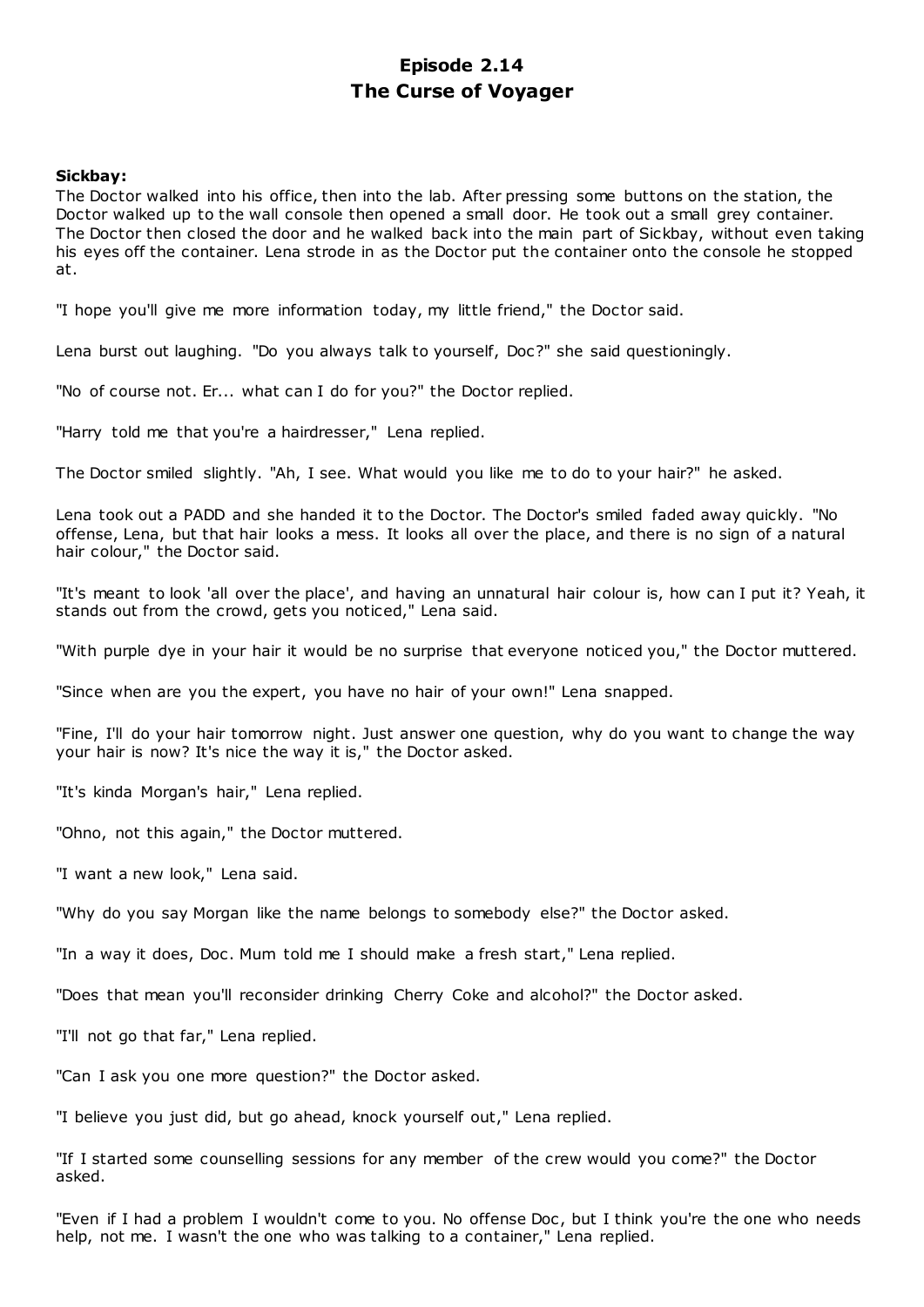"Fine, do what you want," the Doctor muttered.

Lena grinned and then she walked out.

## **The Mess Hall:**

The atmosphere was normal in the room. Neelix was happily cooking something probably toxic and unknown crewmembers were at tables talking among themselves.

James and Craig were sitting at a table near the far replicator.

"Somehow, I don't think that'll work," James muttered.

"Why's that? Explain it to me genius, you know all the answers," Craig said as he folded his arms across his chest.

"Firstly it's the oldest trick in the book, she'll not fall for it. Secondly, if Lena liked you in the way that you like her, then she would've told either Jessie or me, or maybe if she was still friends with Tani she would tell her," James said.

"That's what you think, Lena's a very secretive person. Also most girls hide their crushes from even their own friends. Did Jessie ever tell you if she had a crush on anybody?" Craig asked.

"Er... I can't remember," James replied.

"She hasn't has she, that proves my point," Craig said.

"Fine, do what you want. Don't listen to me, you've never had a girlfriend in your life yet you seem to know how to get one," James said.

"Oh yeah. You can talk. That Simon guy told me that you went out with Jessie years ago. That's quite sad since you've only had one girlfriend in your miserable twenty eight years of existence," Craig said.

"One's better than none," James muttered.

Craig stood up and he put his hands on his hips. He immediately put one down "I'm not going to take this abuse from you. I'm leaving," Craig said angrily and he stormed off.

On the way out he passed Tom and Harry. They both walked over to James.

"Okay, what did you say?" Tom asked.

"I was just telling him the truth," James replied.

"Yeah, the truth nearly always hurts more than lies," Harry said.

"You're right. Let me demonstrate. You're a stupid girly haired freak, who couldn't get a girl even if they were hypnotised," Tom said.

Harry started crying and he ran towards the door.

"Er, Harry, I was insulting James, not you," Tom said.

Harry came back, his face was bright red. "Oh yeah, of course," he stuttered.

James stood up. "Strange, I thought he was talking about himself," he said, and he walked towards the door.

"Hey, I can't get a girl cos I'm married, you dimwit!" Tom yelled.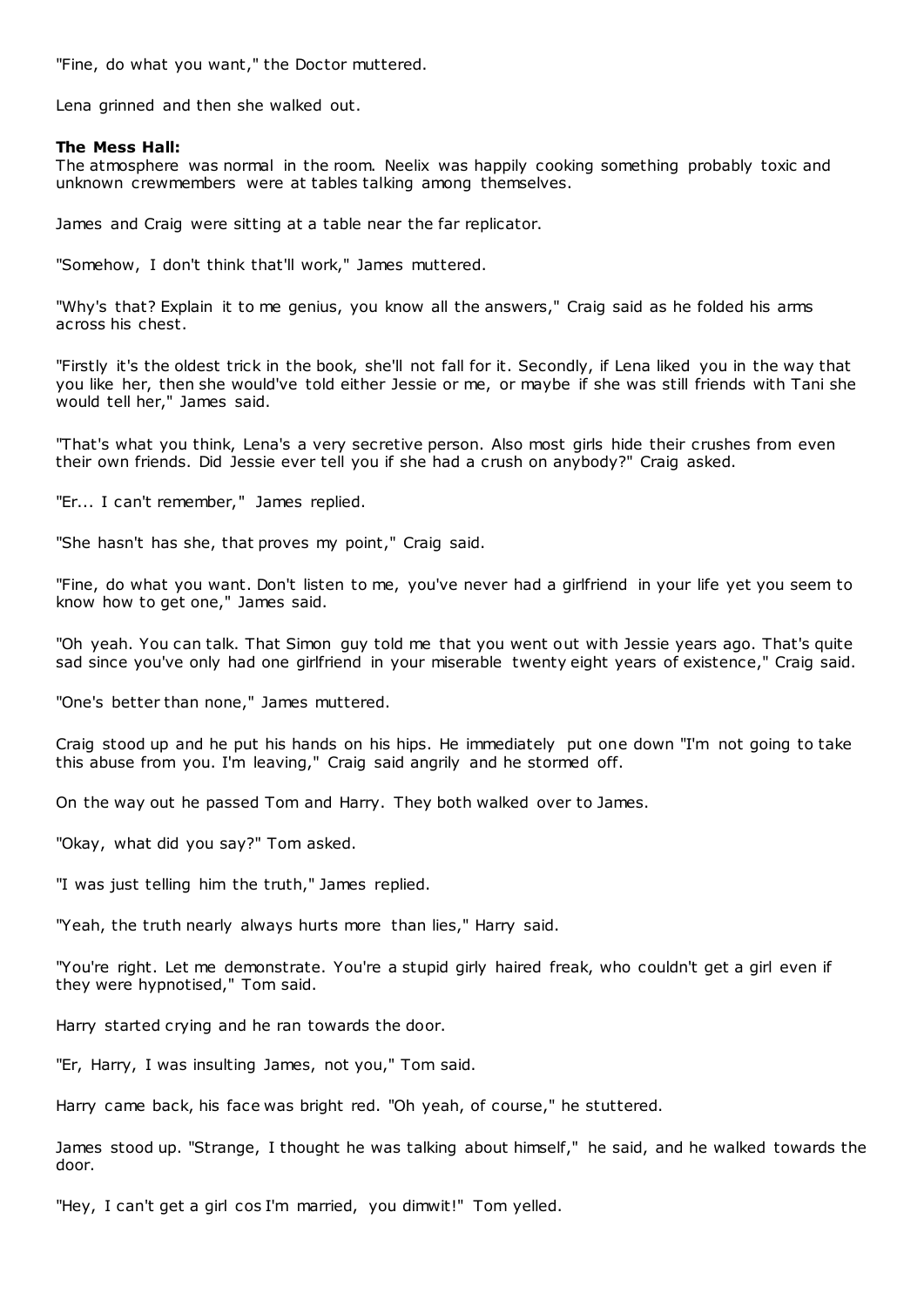"Does that mean all the other things you said is true?" Harry asked.

"No of course not," Tom muttered in response.

#### **The Ready Room:**

"When I said make a fresh start I didn't mean dye your hair purple," Kathryn said.

Lena shrugged her shoulders. "What are you going to do?" she said.

"I'll tell you what. The Doctor told me about the counselling sessions, you're going to them," Kathryn said.

"I'm not insane, anyway if I went to him for counselling I'd probably turn insane," Lena said.

"That's probably a good point, but you do need help. You still haven't recovered from the news," Kathryn said.

"I'm fine, I don't need help. If I want to dye my hair purple then I should be allowed too, it doesn't mean I'm nuts," Lena said.

"It's not just that. I mean Tani told me that you said to her that she fell out with Morgan, not you. You say your old name like if it was somebody else's name," Kathryn said.

"You said make a fresh start, how can I if..." Lena said.

"Lena, you're twisting my words. Do yourself a favour, change your name back to Morgan," Kathryn said.

"No, I like this name, Morgan's more of a boy's name, and it's more common as a surname," Lena said.

"It's just a name," Kathryn groaned.

"Yeah, if it's just a name then why do you want me to change my new one back to it?" Lena asked.

"Lena, do you want my help or not?" Kathryn asked.

"No, not really," Lena replied.

Kathryn groaned again. "Well at least let me explain what I meant by making a fresh start."

Lena folded her arms across her chest. "Fine, knock yourself out," she said.

"I meant forget about what happened, do new things, make up with Tani, give up alcohol," Kathryn said.

"I've done, or tried to do most of those anyway," Lena muttered.

"I know, my point is you've been trying too hard, and you've been confusing people as you do it," Kathryn said.

"Listen, if I never mention the name Morgan again, and get a bloody boyfriend, will that shut you up?" Lena asked.

"I'm sorry, what?" Kathryn stuttered.

"Fine, consider it done," Lena muttered and she walked out.

Kathryn sighed and she picked up her coffee cup.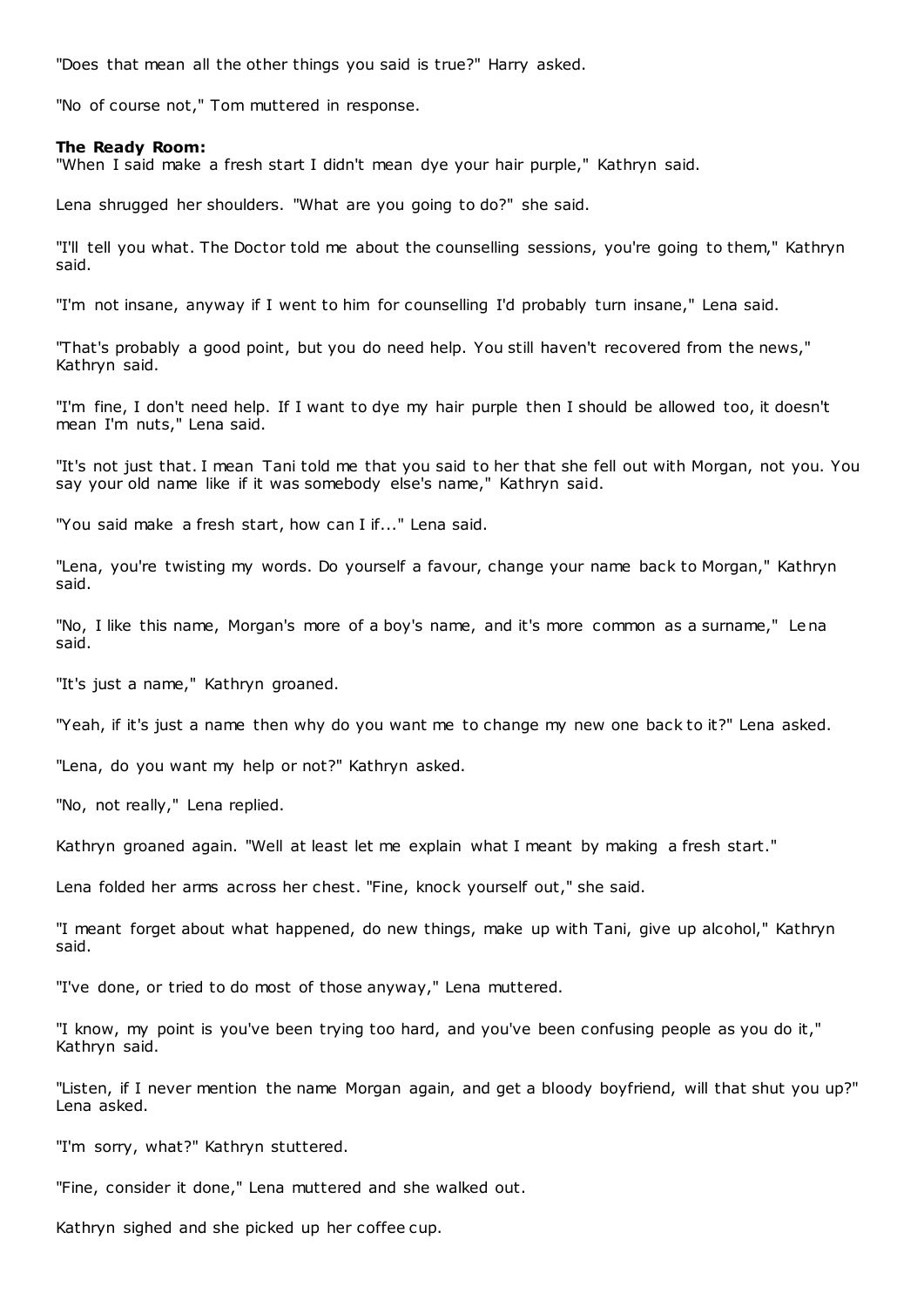## **Craig's Quarters:**

Craig opened his door to see Lena.

"Hi Lena, what do you want?" Craig asked.

"Can I just use your replicator, I need a few things, and I haven't got any rations left," Lena asked.

"Sure," Craig replied. He stepped to the side to let Lena in.

The door closed swiftly after her. She then walked over to his replicator. "I was thinking, do you want to go to the Holodeck tonight, I know this really cool program," Lena asked.

"Well, I've got plans," Craig muttered.

Lena finished with the replicator and she turned to face him.

"Really? What are they?" she asked.

"Lisa asked me out," Craig replied.

Lena stared at him in shock and disbelief. "A girl asked you out!" she yelled.

"Yeah, don't act so surprised. You're a girl and you just asked me out," Craig said.

"I thought you liked me better than her anyway. And I didn't. It's just a little game I found in the ship's database," Lena said.

"Sorry Lena, I've been rejected by you and other girls too many times. This is one of the very rare times where a girl actually asks me out, I'm not missing out," Craig said.

"If she was the ugliest, and the most evil girl in the universe would you still be willing to go out with her?" Lena asked.

"I dunno, anyway Lisa's far from that description," Craig replied.

"Fine, do what the hell you want. I just wanted a friend to come with me to check out this program. But if you've got more important things to do I understand. I'll ask someone who's most likely to say yes," Lena said.

"And who's that?" Craig asked in a worried voice.

"Tani isn't my friend anymore. Besides you thought me asking to hang out was me asking for a date, so I may as well find another guy to go with. I'll ask James," Lena said and she stormed out.

Craig started to panic. "Crap! That backfired."

#### **The Bridge:**

"Lisa, that's a good one," Jessie laughed.

"Yeah, it sounds a little suspicious," Lena muttered.

"Suspicious, why's that?" James asked in a nervous tone of voice.

"I have a feeling you know what's going on, so spill it," Lena said.

"I don't know what you're talking about, I only found out a few seconds ago," James said.

"She's right, you act like you know something," Jessie said.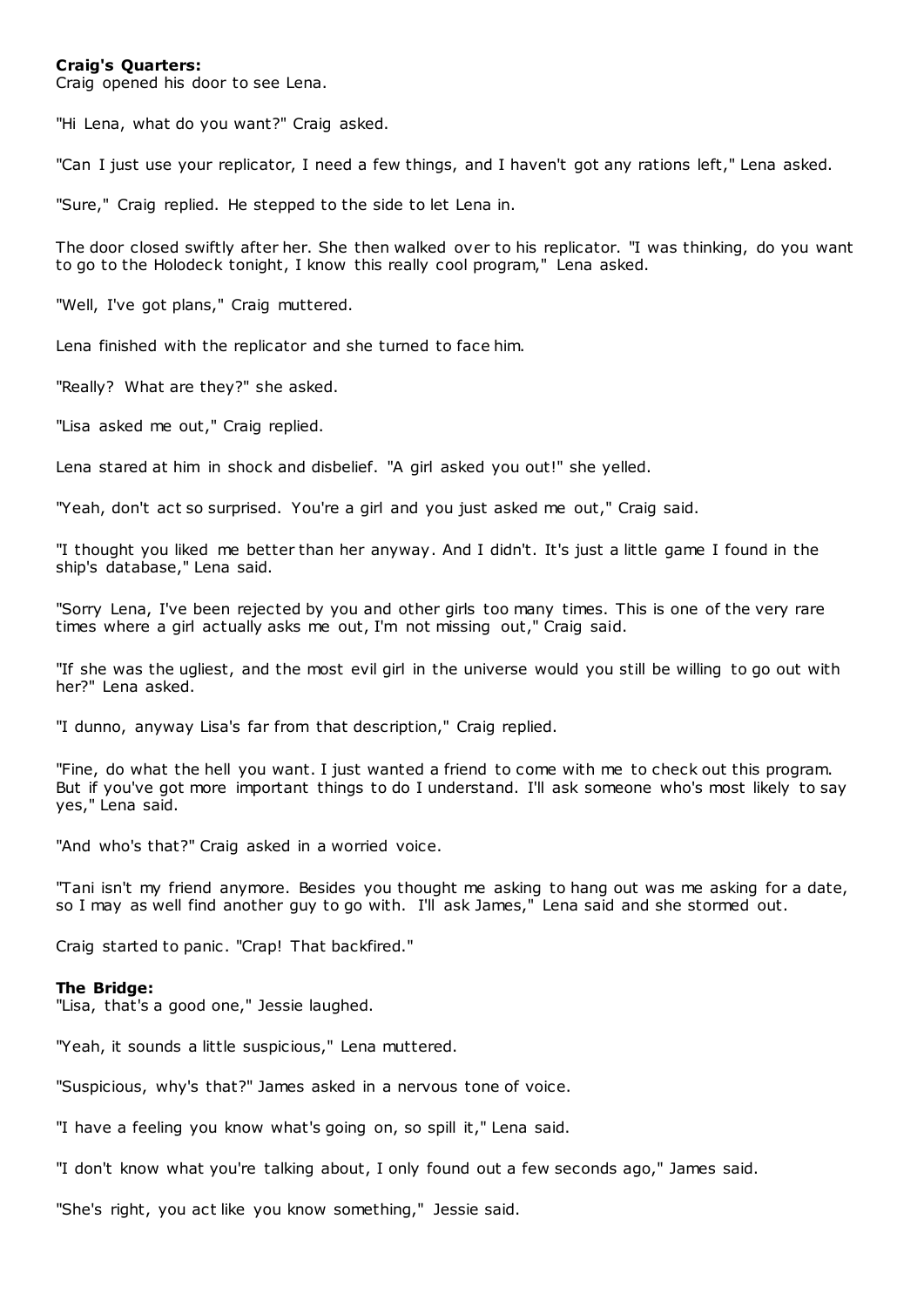"Maybe Lisa told him that she was going to stand him up," Lena said.

"I haven't talked to Lisa in ages," James said.

"You know something though, I can tell," Lena said.

"Fine, I know one thing, Lisa's not going to stand him up," James said.

"And why do you think that?" Jessie asked.

"Er, I have a hutch," James replied.

Lena gave him a puzzled look. She quickly had a look at James' back, Jessie gave her a strange glare.

"Really? I don't see it," Lena said. James and Jessie tried not to laugh.

"Not hunch, a hutch," James said.

"A rabbit hutch? What's that got to do with Lisa and Craig?" Lena asked.

"Oh brother," Jessie groaned.

"When somebody has a hutch about something they have this strange feeling that, you know, something is definitely going to happen, even though there's no evidence that it will happen," James said.

"That's a stupid word," Lena muttered.

"I'm *pretty sure* you mean hunch," Jessie said.

"Doesn't matter, does it?" James stuttered to hide his embarrassement.

"Well, what I'd like to know is if Lisa's not going to stand Craig up, then what's going to happen?" Lena asked.

"I know it's hard to believe Lena, but Craig managed to get a date," James said with a slight grimace.

Jessie giggled, "in other news Janeway drank a black coffee, only to spit it out and call it vile, and Tom has taken a vow of silence."

James couldn't help but laugh. "I don't know what your problem is Lena, it's not like you like him."

"That's a funny one," Lena muttered.

In: "Torres to Rex, can you come to Engineering, I need some help down here."

"Yeah, I'm on my way," Jessie said.

She headed towards the turbolift. The doors opened, and Kathryn stepped out. Jessie went into the turbolift. Lena watched as Kathryn headed straight into her Ready Room.

"Damn, I think you and Jess were right," Lena muttered.

"About what?" James asked.

"About Craig, it's the only reason I can think of, other than I'm obsessed," Lena replied.

"Maybe you are obsessed," James said.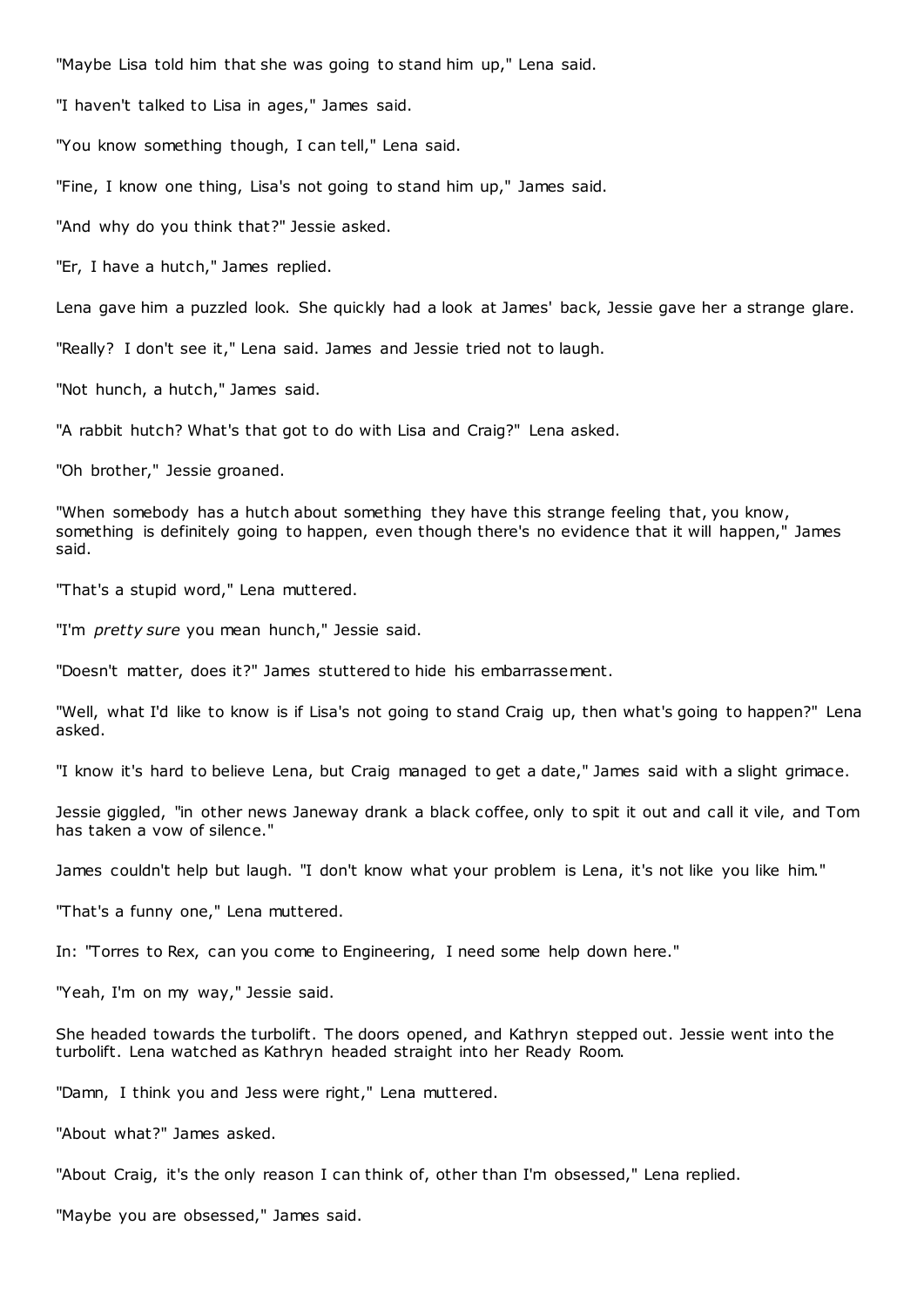"I'm not an obsessive person," Lena muttered as Emma walked over to them, with a bottle of Cherry Coke in her hands. "Ooh Cherry Coke," Lena said as she snatched the bottle away.

"Hey, that's mine!" Emma moaned.

"So?" Lena said.

"I'll set my chain-saw onto you," Emma growled.

"Calm down, Em, it's only one bottle. You can easily get another one," James said.

"Em? Eeew, keep it away from me and in your pants, you weirdo," Emma snapped before stomping off.

James tried to laugh it off but he was too mortified to do anything other than wince.

"See, she's the obsessive one. So, can you do me a big favour?" Lena asked.

"Depends, what is it?" James replied.

"Spy on Craig's 'date'," Lena said.

"No way, I'm not doing it. You fancy him, you do it," James said.

"I don't. I'll look stupid," Lena moaned.

"So will I," James said.

"You should be used to it by now," Lena said.

"For that, I'm not helping you," James said.

"Fine, we'll both spy on him. Then we'll look less stupid," Lena said.

"If you're going to be there, why do I have to be there?" James asked.

"I just said, it'll make us look less stupid," Lena replied.

"Why do I have to do it though?" James asked.

"Because you're gullible," Lena replied.

"No, I'm not," James muttered.

"Really, whatever you say. Just help me. Friends help each other," Lena said.

"Fine, but if the unthinkable happens then don't blame me when I lose my dinner," James said.

"I told you, you were gullible. Besides, it's Lisa, what's the worst that could happen. It's not like she's going to kiss him or something," Lena said.

"You don't know who Lisa is, do you?" James asked.

"No, why?" Lena replied questioningly.

James slowly shrugged, "according to an ex of hers, she's very... forward. She's nowhere near as shy as she appears."

"But it's Craig," Lena whined and grimaced.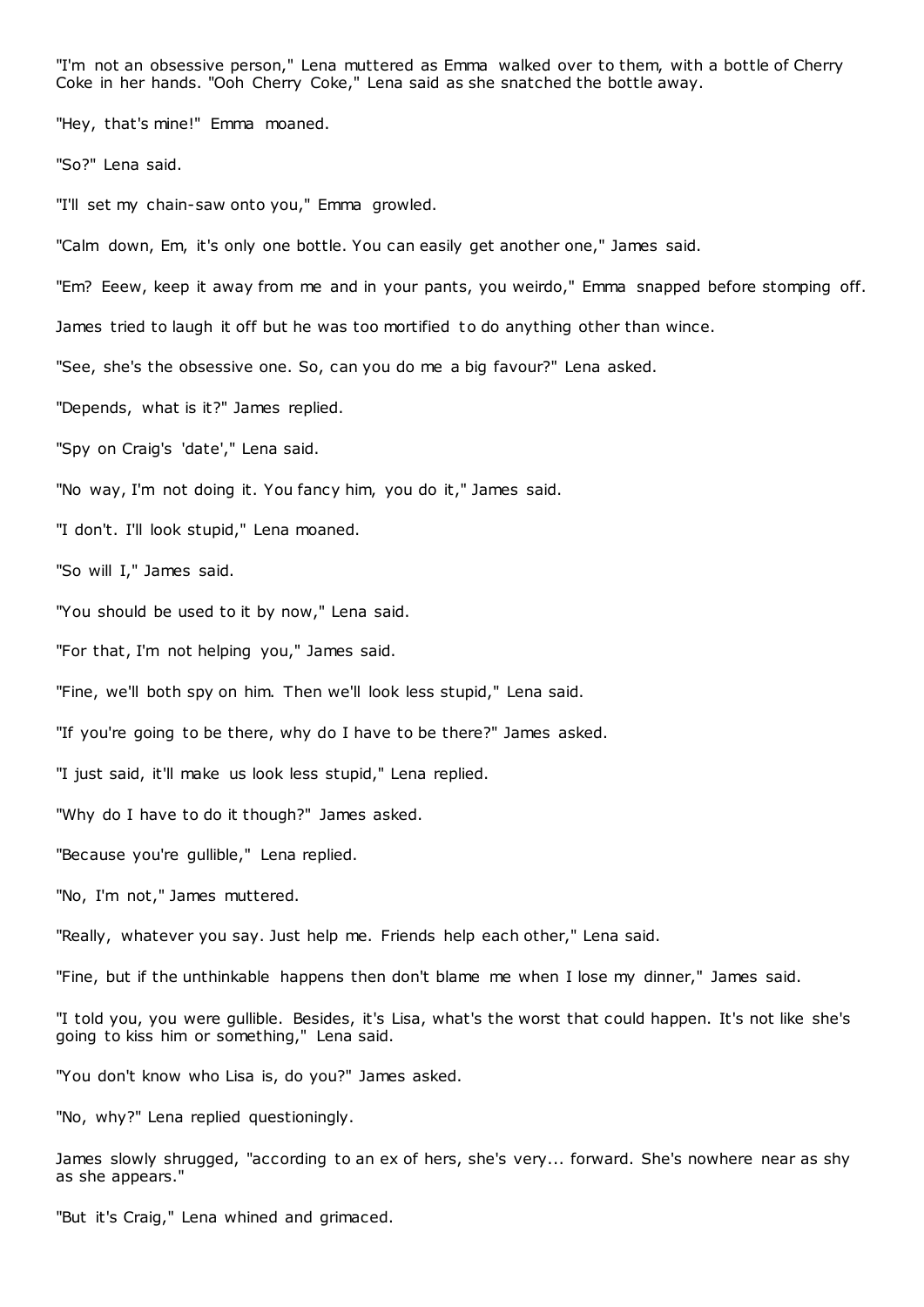James laughed to himself, "and?"

"And, Craig would probably wig out and run off if she did anything," Lena said.

"Really? The guy who used to keep a database of all the women on the ship so he could keep track on which ones he might have a shot with. The one who went into a drunken huff because your dad banned him from sharing a bedroom with you at a love hotel," James said.

Lena looked around without moving her head, eyebrow steadily raising. "I don't think so."

"So you agree? Good, I'm glad that idea's squashed, I already had plans for tonight," James sighed.

"No, no! I don't," Lena grumbled. "Craig's not like that, he won't."

James frowned. "Who are you trying to convince, me or you? If they have a first kiss on their date, so what, I'd just rather not see it."

Lena narrowed her eyes, "well no one wants to see you and Jess smooch, so karma, deal."

James laughed awkwardly, "unfortunately I don't think that's true."

Kathryn emerged from her Ready Room, she stopped and watched Lena and James.

"Tom's a creepy weirdo, he doesn't count as no one," Lena snapped. She pulled a face, "you know what I mean, he doesn't count. And you know I meant me, so suck it up, you're going.'

"Fine," James sighed. "I still think this is c reepily inappropriate."

"Good, now you'll meet me outside my quarters at 2100 hours. If you're not there, you will be sooner or later," Lena said.

"Can't we find a better place to meet?" James asked.

"There's nothing wrong with my quarters," Lena growled.

"Oh yes there is," Kathryn said.

Lena jumped slightly and she turned around. "Oh, that's why."

"Out of all the men on this ship, you chose him?" Kathryn snarled and she folded her arms.

"What is she talking about?" James asked.

"Er... it's not what you think," Lena stuttered.

"She said she was going to find a boyfriend. I wasn't too keen on the idea, but then again this wasn't what I had in mind either," Kathryn said.

"Mum, don't be stupid," Lena said.

"So why are you meeting him outside your quarters?" Kathryn asked.

"Er... you don't want to know," Lena replied.

"That makes me feel a lot better," Kathryn said as Tom walked over, with a smirk on his face.

"Oh so you can get girls," he sneered. Kathryn casually elbowed him in the ribs, leaving him doubled over and crying. James couldn't help but smile, watching him hobble back the way he came.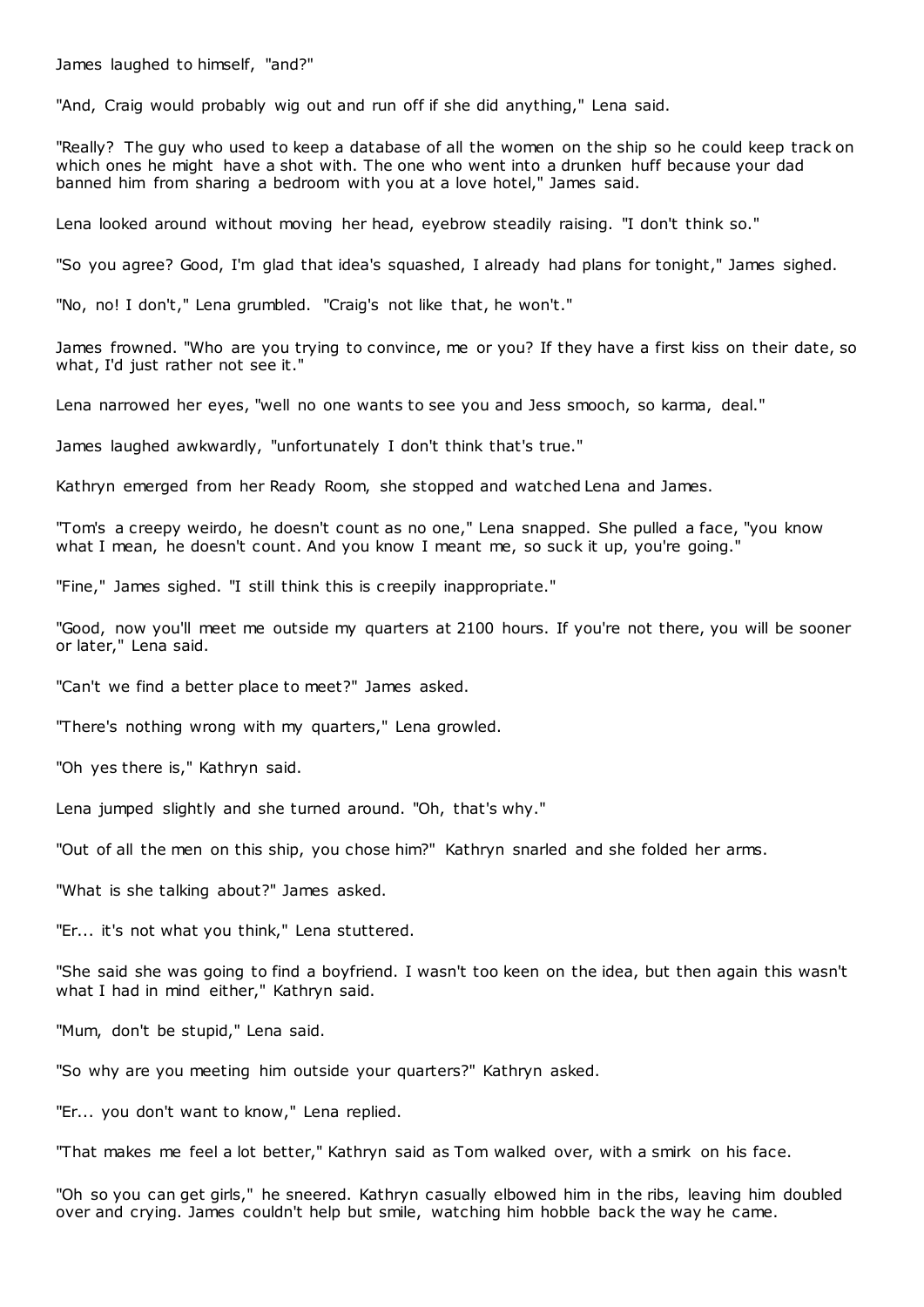"Oh for god's sake, I'll tell you why we're meeting," Lena said.

James' attention jumped back to her, eyes wider in surprise, "really? She's not gonna buy it."

"Why not? We're just going to plan our next prank on the Doc, so don't tell anyone, or it'll spoil it," Lena said.

"Ooh, can I help?" Tom asked, suddenly better.

"No!" Lena and James snapped in unison.

"Fine, that's better than what I thought you were meeting about," Kathryn said.

"Mum, you should know me better than that," Lena laughed.

"Whatever. Tell me, have you decided against your purple hairstyle?" Kathryn asked.

"No, why do you ask?" Lena asked.

"It's just it looks like you've got those yellow and red streaks in your hair again," Kathryn said.

"Must be the light," Lena stuttered.

"It better be," Kathryn said and she headed towards her chair.

"Why did you really dye your hair like that?" James asked.

"Meh, I couldn't wait until tomorrow's appointment," Lena replied.

Tuvok's console started beeping. "Captain, a derelict Borg ship lies directly ahead," he said.

"Tom, how come you didn't see it?" Chakotay asked.

Tom quickly changed the program titled Betting Odds to helm control, sweating nervously. "I did er, Tuvok said he wanted to have a goosey."

"I don't even know what that means," Tuvok stated plainly.

"Oh well, everybody, you the know the drill," Kathryn groaned.

"Yep, getting ready for Plan Z," Chakotay said.

"Plan C? Since when do we even bother coming up with a Plan B," Kathryn said.

"Yeah because I've just made it up right this second," Chakotay said.

"Uhoh," Tom muttered.

"I say we beam Annika over there," Chakotay said.

"Then we blow the ship up!" Lena yelled.

"No, I've got a better idea," Chakotay said. "There are lifesigns, small and definitely not Borg. If we send her over then we'll minimise the risk of endangering one of our teams."

Kathryn winced, "but then Annika will get a storyline to herself. It's a risk."

"So we blow the ship up?" Lena said in an innocent tone.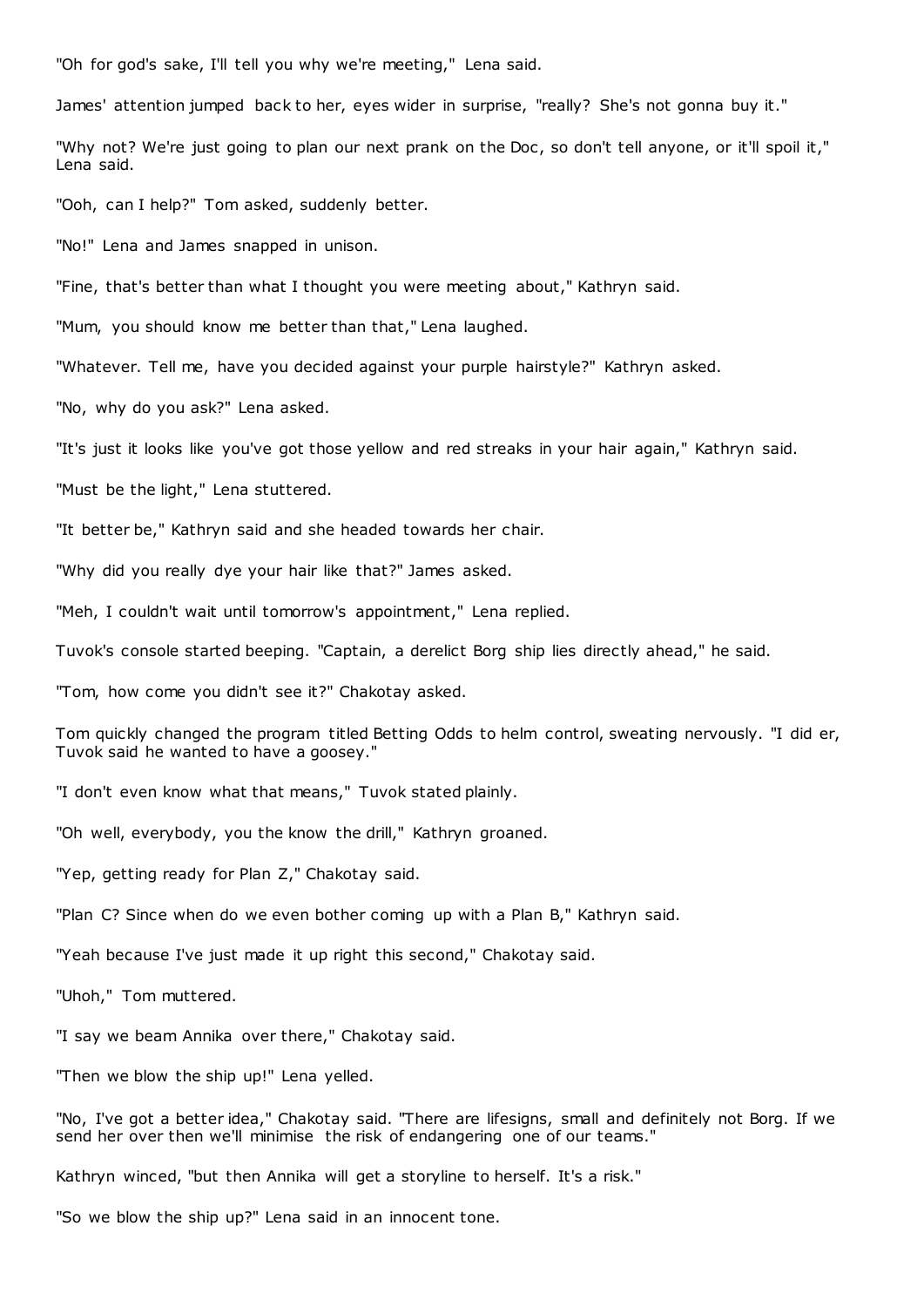"It's a Borg ship," Tom said.

Lena pointed an annoyed stare at his back, "so? I don't see the point in keeping it."

"Since when is there a point to anything in Fifth Voyager?" Chakotay asked.

"Now that would be a good point, if we were not in Fifth Voyager," Kathryn said.

"Now I'm confused," Harry muttered.

"Captain, the Commander was correct. Only the lifesigns are not sentient. The ship is infested with insects," Tuvok said.

"Eew, bugs," Tom whispered as he shuddered.

"They match the scans we made of the creatures on Thairo," Tuvok said.

"All right, Chakotay, it's your idea, so you can do the honours," Kathryn said, sporting a sly smile.

Chakotay nodded and he sat back in his chair. He fiddled with the console at his right side.

## **The Borg Ship:**

Annika suddenly dematerialised in a dark corridor. She looked around with a confused expression on her face.

"What the....?"

She was interrupted by that very familiar sound of flesh eating bugs running. Then she saw a swarm of them heading toward her. She screamed and she tried to run away in the opposite direction. They caught up and they had their lunch.

One thought, "eew, there's not much meat on this thing."

Only a few ate, most ran off.

Another thought, "oh cool, there's a lot of meat on this part. Ouch! It's made of plastic!"

## **Voyager:**

"Oh I forgot," Chakotay muttered.

"What?" Tom asked.

"Annika is all skin and bones, apart from you know where," Chakotay said.

"Chakotay, that was clearly the work of a corset and or push up bra. Vain, degrading to women cow," Kathryn mumbled.

"Most likely," Chakotay said.

"Oh who cares, status of the ship Mr Tuvok," Kathryn said.

"The ship has been badly damaged, Captain. There are no other lifesigns," Tuvok said.

"How was it damaged?" Kathryn asked.

"From the inside. It would seem that the circuitry and everything has been eaten away," Harry replied.

"So if these are the same bigs, they probably ate all the drones, but what ate the technology?" Chakotay asked.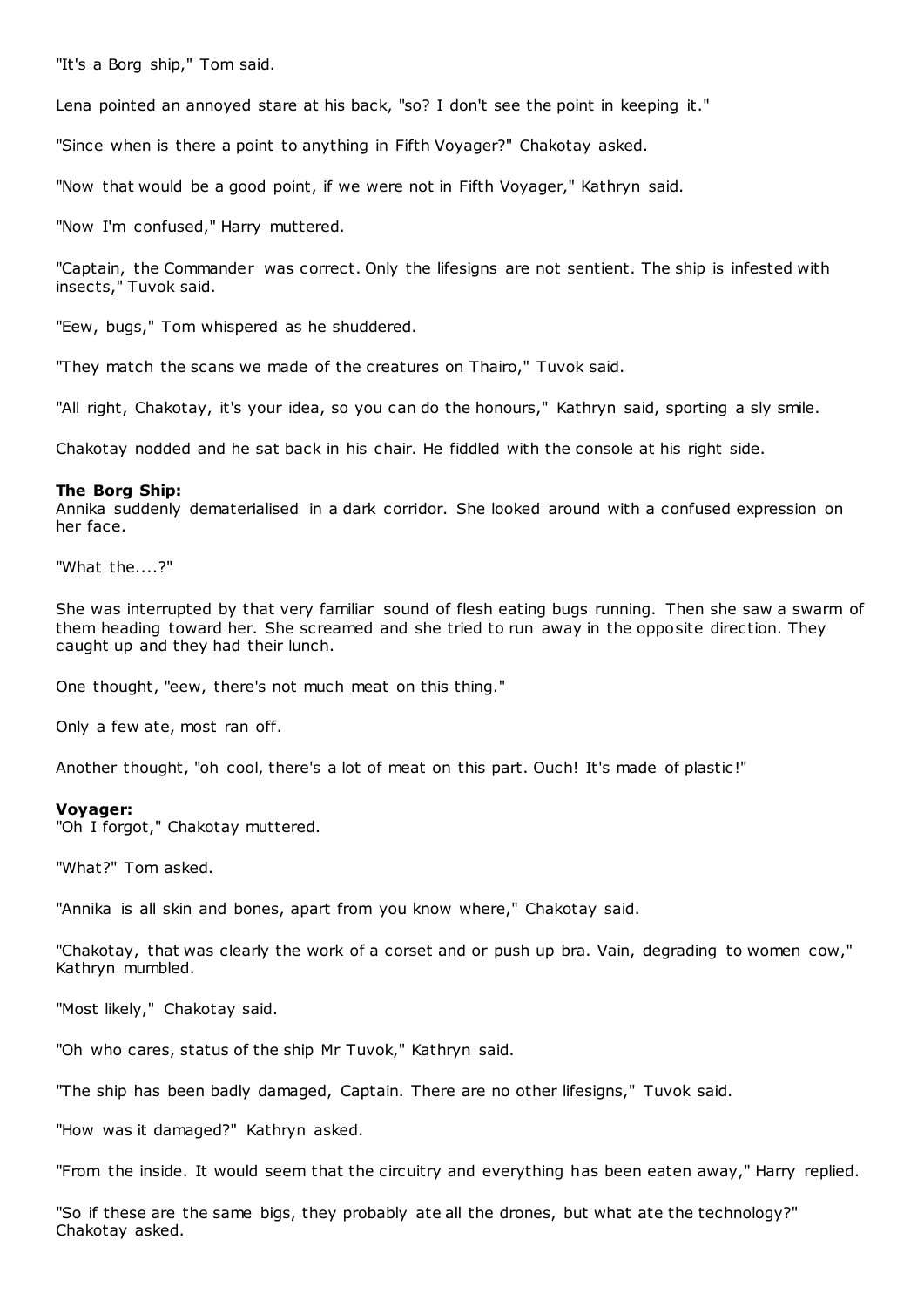Lena shrugged, "maybe they aren't fussy eaters."

"So we shouldn't go aboard the ship, right?" Tom asked nervously.

"Since when haven't you liked bugs?" Chakotay asked.

"I hated them when I was a kid. When I was five a bug crawled up into my bed, and I woke up with it on my face. I got over the fear, at least I thought I did," Tom replied with a shudder.

"Most bugs are harmless, Lieutenant," Tuvok said with his usual stern, steady voice.

"That's not the point," Tom muttered.

"Captain, I'm detecting a Human lifesign," Harry said.

"But there were no lifesigns before," Kathryn said.

"Some sort of energy field keeps blocking his lifesigns. We won't be able to beam him onto the ship," Harry said.

"Can't we use those things you usually put around the person to beam him or her up?" Lena asked.

"Yes, we can do that. Good idea, Lena," Kathryn replied.

"Tom, Tuvok, Lena I want you to take the Doctor with you," Chakotay said.

"Why me?" Tom asked in a nervous voice.

## **The Borg Ship:**

Tom, Lena, Tuvok & the Doctor dematerialised in a dark corridor. The interior was dark and there was wreckage everywhere. A few aliens with very few Borg implants littered the floor. Sparks from a nearby console blinded them briefly.

Tom turned his head to the right, and to the left really quickly. "No human here, lets go," he said nervously.

"Oh stop being such a baby, they're not here," Lena complained.

Tom's flashlight shone on a corpse. "Oh my god, guys, take a look at this," he said.

Lena, Tuvok & the Doctor walked over to the corpse. Lena shuddered uncontrollably. The corpse's skin had melted away.

"Oh, now who's a coward," Tom muttered.

"I'm not scared, I just shudder when I see dead people," Lena said.

The Doctor knelt down and he pulled out a tricorder.

"No sign of any weapon signatures. Hundreds of punctures... oh dear," the Doctor said, turning pale. Tuvok turned to him curiously. "Blood hemoraging, these people were alive when this happened."

"What else would've done this?" Lena said as she tried not to look at the body. Tom whimpered as he looked frantically around.

"If these insects caused this, then where did they come from? This is a Borg vessel. Unless it came from something they assimilated," the Doctor said.

"Yeah right, did they have a pet Sbarac that got loose from its leash?" Lena said sarcastically.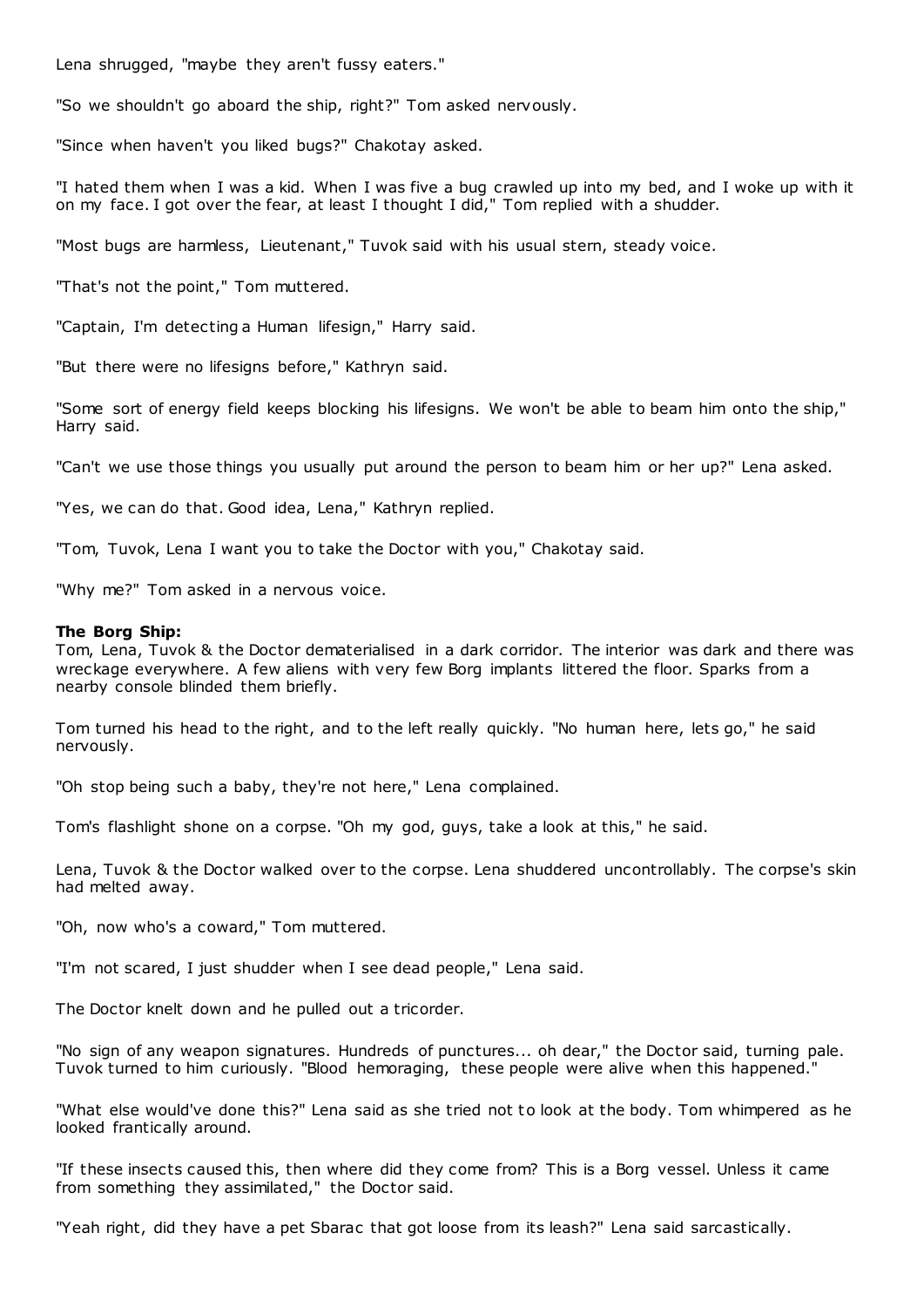Tom tried to laugh, "is that what we're calling them? So original."

Tuvok pointed his tricorder down at the remains, directly at scars and brightening skin. "These were not drones, at least not at the time of their demise."

"The Resistance?" Lena said. "So some numpty must've stopped off at Thairo like us, and beamed them aboard to study."

"Why would they study such creepy creatures like these Sbaracs?" Tom asked.

"Because they're not a wuss like you," Lena replied.

The Sbarac running sound startled everyone. The sound was most definitely emanating from a higher deck.

"Oh s\*\*t, they're above our heads!" Tom stuttered.

"Take it easy, Tommy. If you stay quiet they won't come after you," Lena said.

The Doctor smiled again. His tricorder bleeped and he pressed some controls.

"What is it now?" Lena asked.

"I'm now picking up three lifesigns," the Doctor replied.

"We must be getting close. So where are they coming from?" Tom asked.

"Just over twenty metres down this corridor," the Doctor replied.

"Perhaps we should divide our efforts. Mr Paris and I will download their sensor logs. The Doctor and Miss Lena check on the survivors," Tuvok said.

Tom chuckled, "good plan, since Lena only seems to like alive people."

"Haha, very funny Tom," Lena muttered.

Tom and Tuvok walked over to a Borg Distribution Node. Lena and the Doctor continued walking down the corridor. Lena tried not to look at the corpses as they walked through. They both stopped when reached three closed regeneration units.

"This is where the lifesigns are coming from. I think these are Borg Stasis units but most of the components are really strange," Lena said.

She moved her hand towards the unit but a Borg forcefield forced her hand back.

"Curious, why divert their power to this?" the Doctor said. "Do you know how to get through?"

"I think so, I'll need several minutes," Lena replied.

## **Meanwhile:**

Tuvok and Tom continued to work on the Node. They managed to open a panel. Tom knelt down to grab the toolkit he left by his feet on the floor. The two heard a very slight clatter, barely louder than a pebble being nudged, so they ignored it. That was until Tom noticed a small new arrival inside the panel.

"Doctor!" he screeched while backing off several metres. Tuvok calmly scanned the listless creature lying on its back.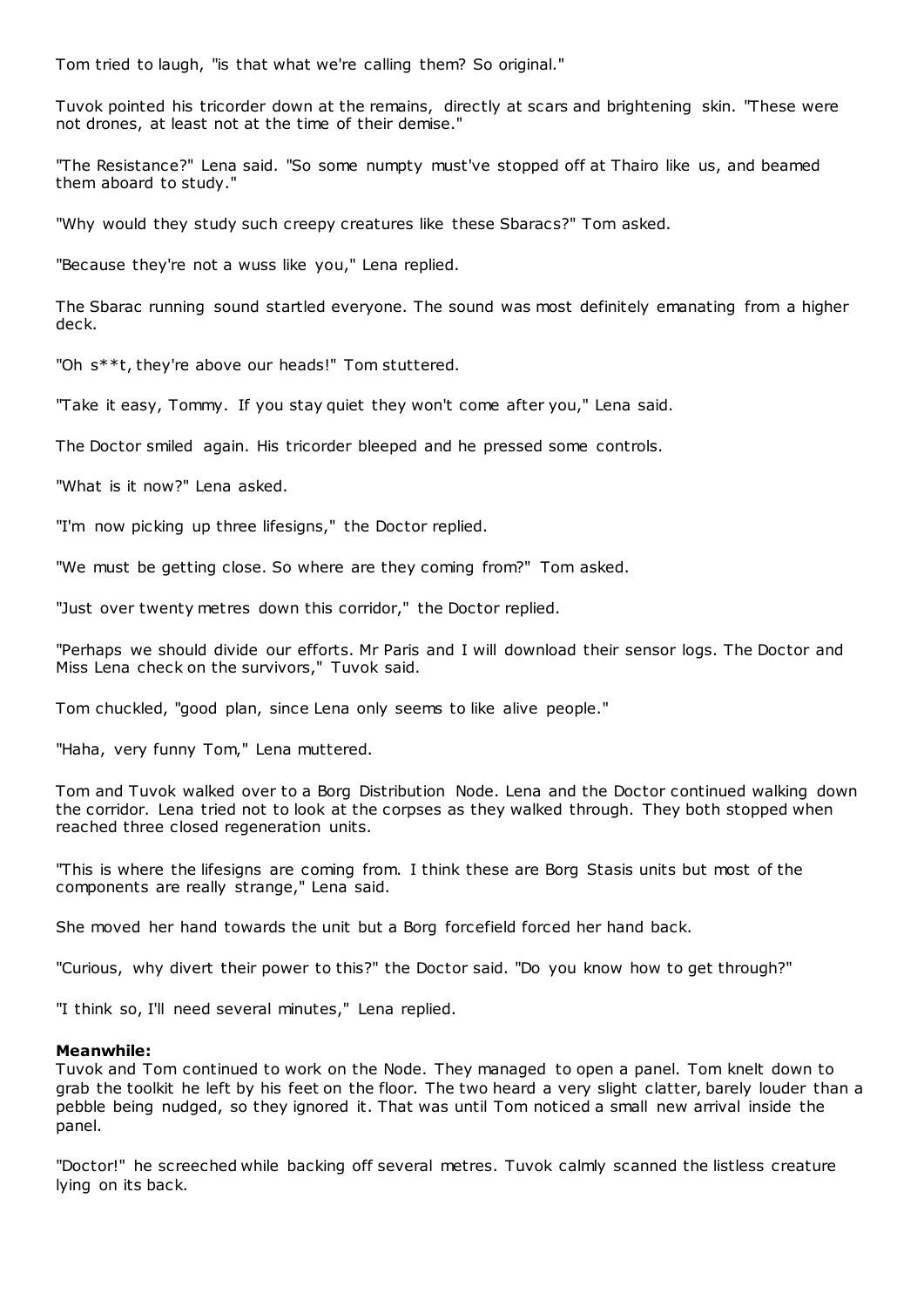The Doctor arrived in a dash. "What is it?" Tom pointed at the panel. The Doctor looked. "Tom, it's dead," he said. He pulled out his medical tricorder and he scanned it. "It had an overdose of electricity, the power in the node was too intense."

Tom didn't budge, beside from his excessive shaking anyway.

"I think I should take it back onto the ship to study it," the Doctor said.

"Yeah, I suppose so," Tom stuttered.

Lena tapped her commbadge. "Janeway to Voyager, we're ready," she said.

In: "Right, Lena, we have a lock on the human."

Lena waited a few seconds.

In: "We have the Human in Sickbay."

Lena heard consoles beeping over the commlink.

In: "We're picking up trans-warp signatures, we're beaming you out of there."

## **Later that night, Lena's Quarters:**

"How long are they going out?" James asked.

"I dunno, if I knew I would just spy on them at the beginning and end of the date, not the whole thing," Lena replied as she put more blonde streaks in her hair, in front of the mirror.

"You know I do have more better things to do than spy on Craig scoring," James said.

"Ohno, you're not backing out now. You can go out with Jess another time," Lena said. She put the dye back on her table. She picked up the red dye.

"I wasn't planning on doing that," James muttered.

"You can do that tomorrow, okay," Lena said as she put the red dye back on the table. She headed straight for the door. "Lets go then," she said as she walked out. James followed her.

## **Even later that night:**

Craig and Lisa were going down the corridor, talking quietly. Lisa looked behind her briefly, and she looked forward.

"What's up?" Craig asked.

"I think someone's following us," Lisa replied. Craig looked behind him and he turned back around.

"I don't see anyone," Craig said.

"Well rumour has it that Lena and James were planning on spying on us," Lisa said.

"That's good isn't it," Craig said quietly as they both stopped outside Craig's quarters.

"Yeah, I suppose. But I have a plan," Lisa said.

"Really, what is it?" Craig asked.

Lena and James looked around the corner. Lena stepped back, but James didn't.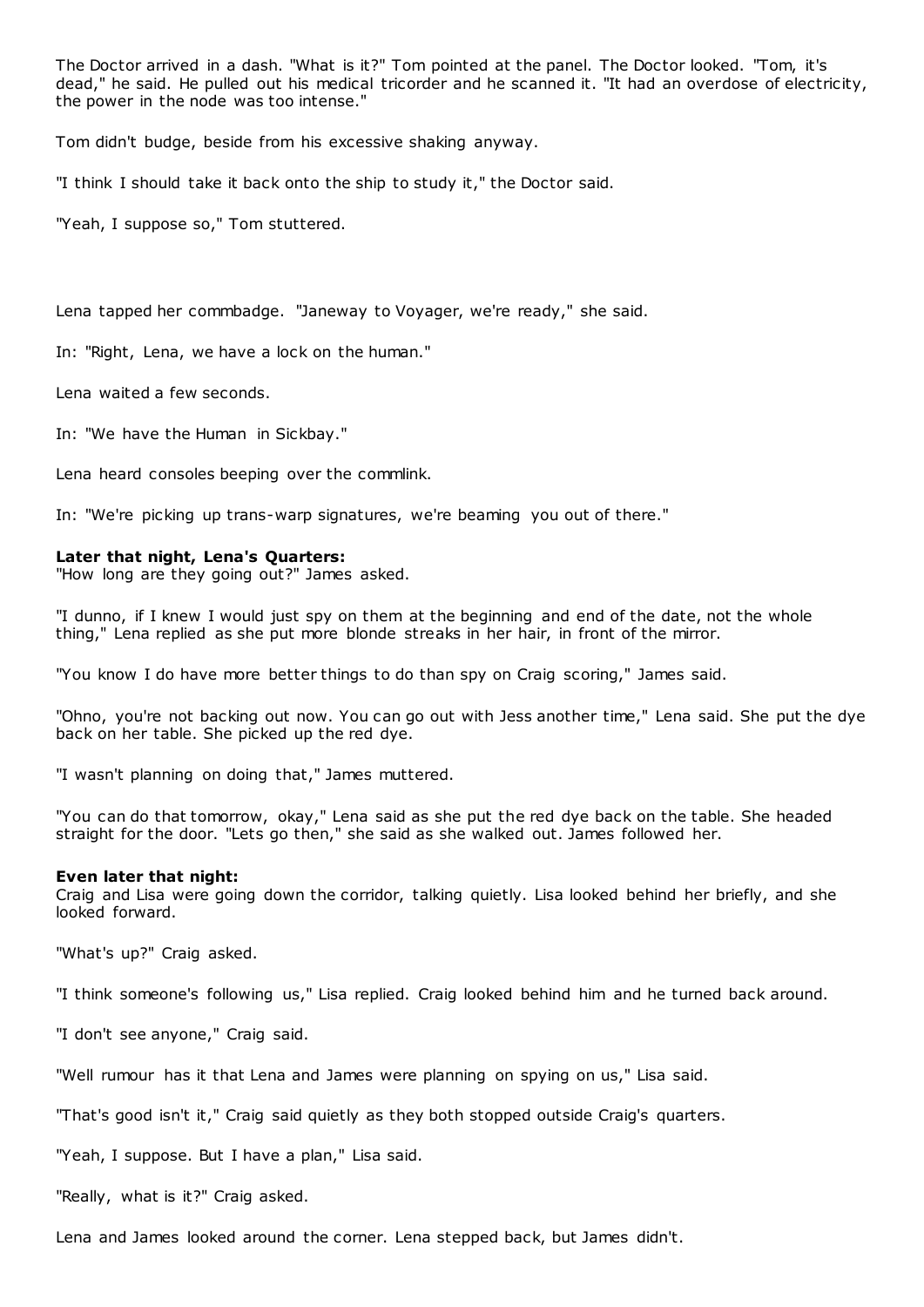"James!" Lena whispered angrily, and she pulled him back. "Do you want them to see you," Lena whispered.

"Isn't that going a little too far?" Craig asked.

"Yeah, that'll be get her to jealous level five," Lisa said.

"What did she say?" Lena asked quietly.

"I dunno," James muttered.

"We need to get closer, I cannot hear anything," Lena whispered.

"We can't get any closer, unless we want to be seen," James said.

"Oh fine, lets just get this over with," Craig said quietly.

Lena and James stared in shock as Lisa kissed Craig briefly. She then walked away. Craig went into his quarters.

"Eew, that can't be good," Lena muttered.

"I need to go and throw up somewhere, see you later," James said and he rushed off.

Lena just stood, staring at the door. Eventually she walked away.

#### **The next day, Sickbay:**

Kathryn, Chakotay, Lena and Kiara walked through the main door.

"Report, Doctor," Kathryn said.

"This drone seems to have full Borg implants. This is strange because the drones on the ship looked to have had most of their implants removed. That's why we thought that the ship was a resistance ship," the Doctor said.

"Can you revive him?" Kathryn asked.

"Yes but I don't think he'll be in a good condition, he's been in the Collective for a long time," the Doctor replied.

"Doctor, he is the only one who can tell us how the Sbaracs got onto that ship," Kathryn said.

"Very well," the Doctor said.

He went over to the medical tray and he picked up a hypospray. He injected it into the drone's neck. The other four walked over to the biobed.

The drone slowly woke up.

"Where are we?" the drone asked.

"You're on the Federation Starship Voyager, I'm Captain Janeway," Kathryn said.

"We demand that you return this drone to the Borg," the drone said.

"We can't, you're vessel is badly damaged, and we can't risk our ship to return you to the Borg," Chakotay said.

"Release this drone, this vessel is in danger," the drone said.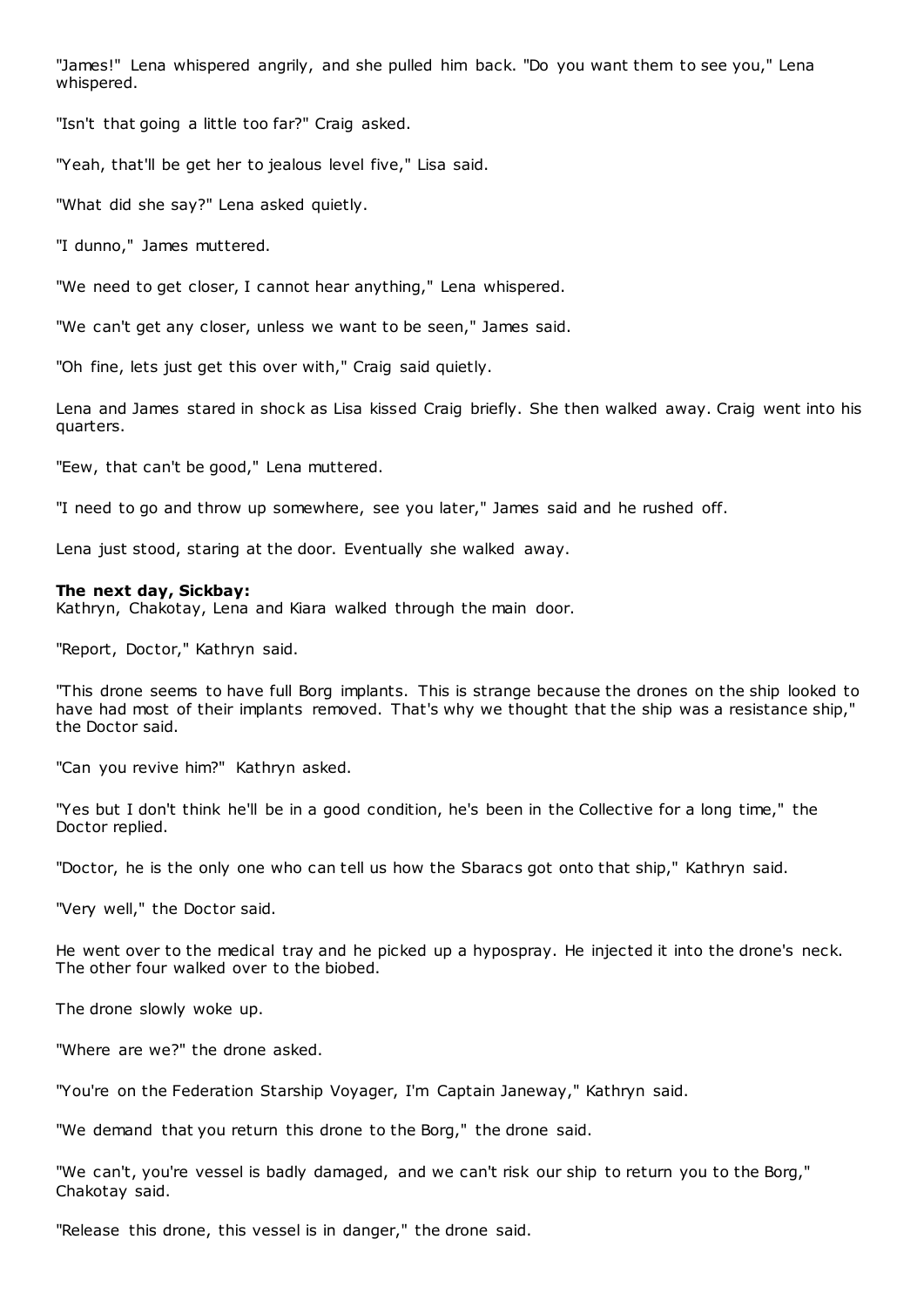"What do you mean by that?" Kathryn asked.

"You boarded our ship, you've infected this ship. Let me go! Please let me go!" the drone exclaimed.

The Doctor quickly used a hypospray on the drone.

"What was he talking about?" Chakotay asked as he looked at Lena. She was just standing with her arms folded.

"He panicked. It's common for a drone once released from the collective. Usually they believe that something is going to happen to them," the Doctor said.

"I remember Jessie panicking after being released from the collective," Kathryn said.

"Yeah, but that was probably because of her lack of hair," Lena muttered.

"I suppose you've got a point. Nobody else has shown these symptoms," Chakotay said.

"Ok, that's strange," Lena muttered. Everyone looked her way.

"What is it?" the Doctor asked.

"I think, no I am sensing another presence," Lena muttered. Kiara rolled her eyes.

"What do you mean?" Kathryn asked.

"It feels like there's somebody else in the room," Lena replied.

"It's just your imagination," Kiara muttered.

"I don't think so," Lena said.

#### **The Mess Hall:**

Lena and Jessie were sitting at one of the large tables in the centre of the room with Emma.

"I wonder why nobody believes me. It's not that ridiculous, I am telepathic after all," Lena said.

"Yeah, isn't Harry cute," Emma muttered as she stared at Harry.

"Emma, is that all you ever think about?" Jessie asked.

"No, I think Tom and Chakotay are cute too," Emma replied.

"I wish she would stop it. I'm sorta in control of my mind reading abilities, but it's not always certain. Right now Emma's really disturbing me," Lena said. Emma turned to her.

"Geez, I'm sorry," Emma muttered.

"So if your feeling is not a fake, what is haunting the ship?" Jessie asked.

"Who knows, but I have a feeling we're going to find out soon enough," Lena replied.

#### **The Astrometrix Lab:**

Chakotay walked through the door.

He saw the drone there, standing with Kiara. He had less implants than he did earlier.

"We have determined what probably happened on the Borg ship," the Doctor said. The drone turned to face Chakotay.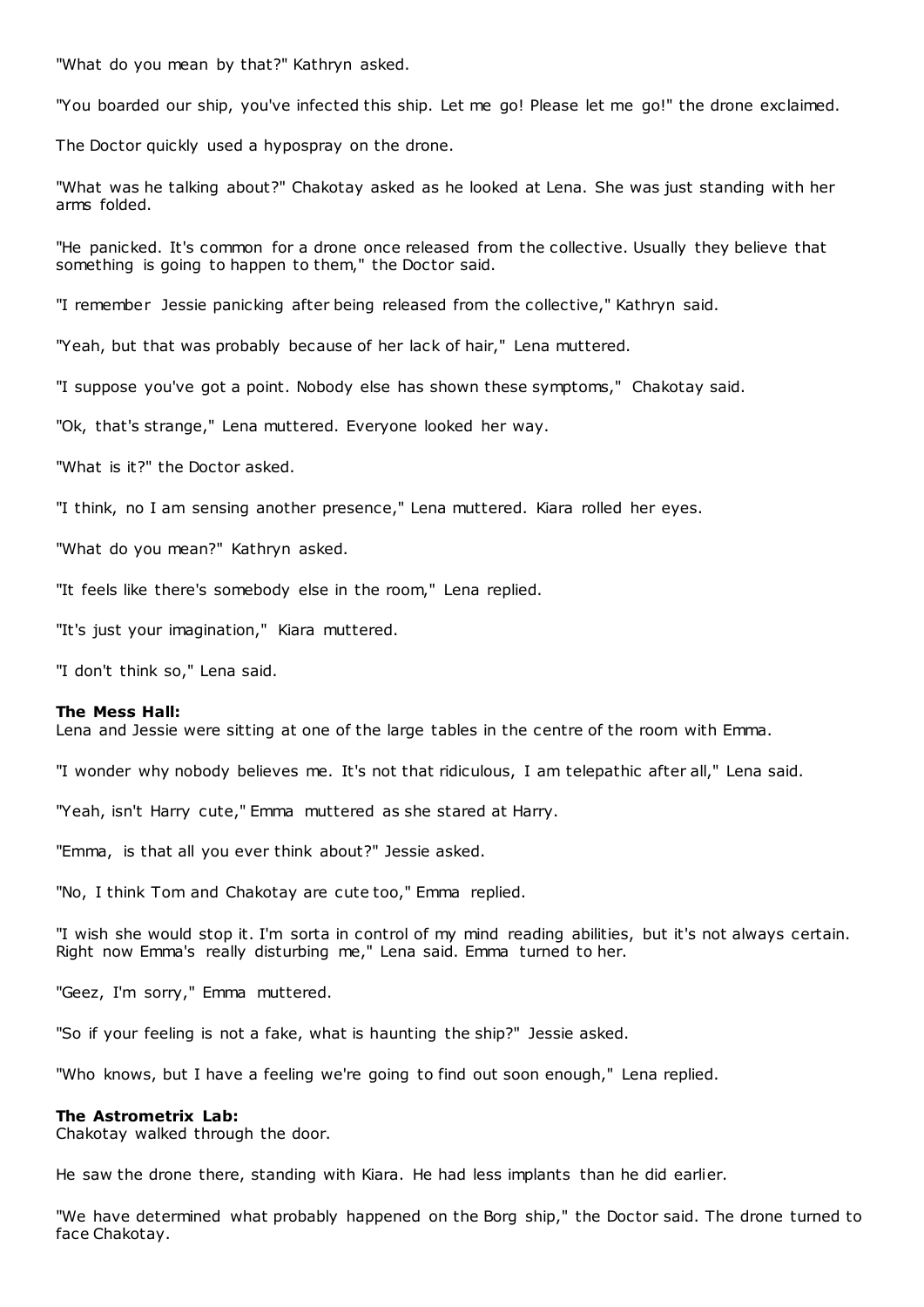"Well, our ship was heading for the planet you know as Thairo. A Maji fleet stopped us when we were in orbit. We managed to negotiate with them, so we could get supplies. A storm pulled the small sphere down, it crashed near a city called Naptwo. The sphere managed to get repaired and we left orbit a day later. A few hours later in the middle of transwarp, our ship started having technical problems. Also most of our people were disappearing by the minute," the drone said.

"So you think the Sbaracs got aboard the sphere when it crashed?" Chakotay asked.

"That's right," the drone replied.

"I have a feeling there's something else you want to tell me," Chakotay said.

"Yeah, you're right," Kiara said.

"The Sbaracs weren't the only ones that boarded our ship. Drones kept acting differently. We found out what was wrong, a spirit had come aboard and were taking over crewmembers," the drone said.

"Our of curiosity after the last incident, I tried to find patterns in the two books to understand the language. There were many similar passages in this dark power one, all of them that reverse the effects of a restoration. Supposedly one makes the victims' bodies disintegrate, but leave their soul and curse intact," the Doctor said.

"What's that got to do with anything?" Chakotay asked.

"I believe the passage that Lena read the first time, while effective, wasn't the intended one. Arden told me there was a one that destroys both the body and souls, reversing damage like the Kiss of Death for example, stopping the duo for good. Yet you saw what happened," the Doctor said.

"Judging by the way the possessed crewmembers were acting, it sounds like these characters your Lena told us about," the drone said.

Chakotay tapped his commbadge. "Chakotay to Bridge, Red Alert," he said. Over the intercom, they could hear the Red Alert siren coming on.

In: "Chakotay, what is it?"

"Captain, according to some evidence we have, Iinan and or Unu were onboard that Borg ship, they may be on Voyager," Chakotay replied.

In: "So it was them Lena was sensing."

"Yes, so it would seem," Chakotay said.

In: "I'll contact the Ligers, they maybe able to help."

"Good idea, Chakotay out," Chakotay said.

"There's more," Kiara muttered.

"Humour me," Chakotay said.

"There's no way that the bugs could've gotten in the sphere. Probably as soon as Iinan and or Unu had come aboard so did they," Kiara said.

"How will we know for sure when they're aboard without...?" Chakotay mumbled to himself.

"They would probably appear on the most vital deck first. I must warn you though. Iinan and Unu started possessing people as soon as we left orbit of the planet," the drone said.

"What's the point, what do they want?" Chakotay asked.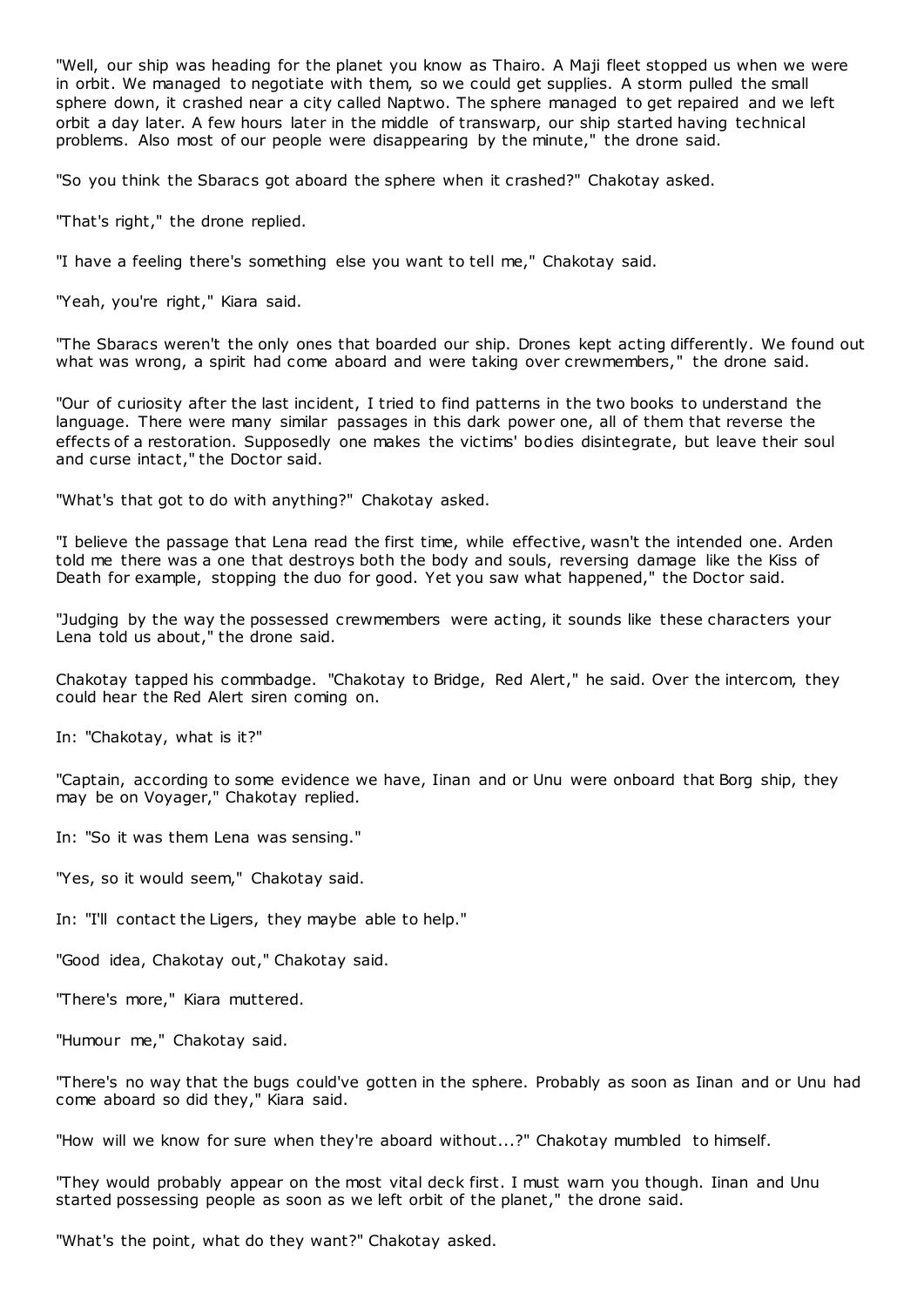"They probably want their own body's back I suppose. They can still revive them. They'll probably try to capture their reincarnations so that they can do just that," the Doctor replied.

"So Jessie and James are in more trouble than we are," Chakotay said.

#### **The Bridge:**

Craig was talking to Jessie, as she was at her usual station.

"That's the oldest trick there is," Jessie muttered.

"Yeah, but it usually works. Speaking of which, has she said anything yet?" Craig asked.

"Nope, but I have," Jessie replied.

"Really, and what did you say?" Craig asked.

"I said you were a little a\*\*hole," Jessie replied.

"Oh thanks," Craig said.

"By the way, why did er, Lisa, kiss you?" Jessie asked.

"We knew that Lena was spying on us, so Lisa thought that if she did that it would make her more jealous," Craig replied.

"God, Lisa must be brave, or sad, or both," Jessie said.

Lena and James came out of the turbolift. They both headed towards Jessie & Craig. Lena glared at Craig briefly, he didn't seem to care. She then looked at James with a puzzled look on her face.

"That's strange," she muttered.

"What?" Jessie asked.

"I keep sensing a presence," Lena replied. Craig looked at her strangely.

"It might be us, you twit," he said.

"Excuse me!" Lena snapped. Everyone stared at her. "You have some nerve talking to me like that!" she yelled, and stormed back towards the turbolift. She stopped at the door, then walked back the way she came, took a tight hold of James' arm, and dragged him towards the turbolift.

"Hmm, since when has James become Lena's pet dog?" Jessie asked.

"I don't know, don't you even care?" Craig replied.

"No, why should I?" Jessie asked without looking up from the console.

"I know why you should... Jessie," Craig said in a strange way.

"Great, who told you?" Jessie muttered.

"I figured it out for myself," Craig replied.

"That's nice, you know the drill. Don't tell anyone," Jessie said.

"I won't, if you do something for me," Craig said.

"What?" Jessie asked.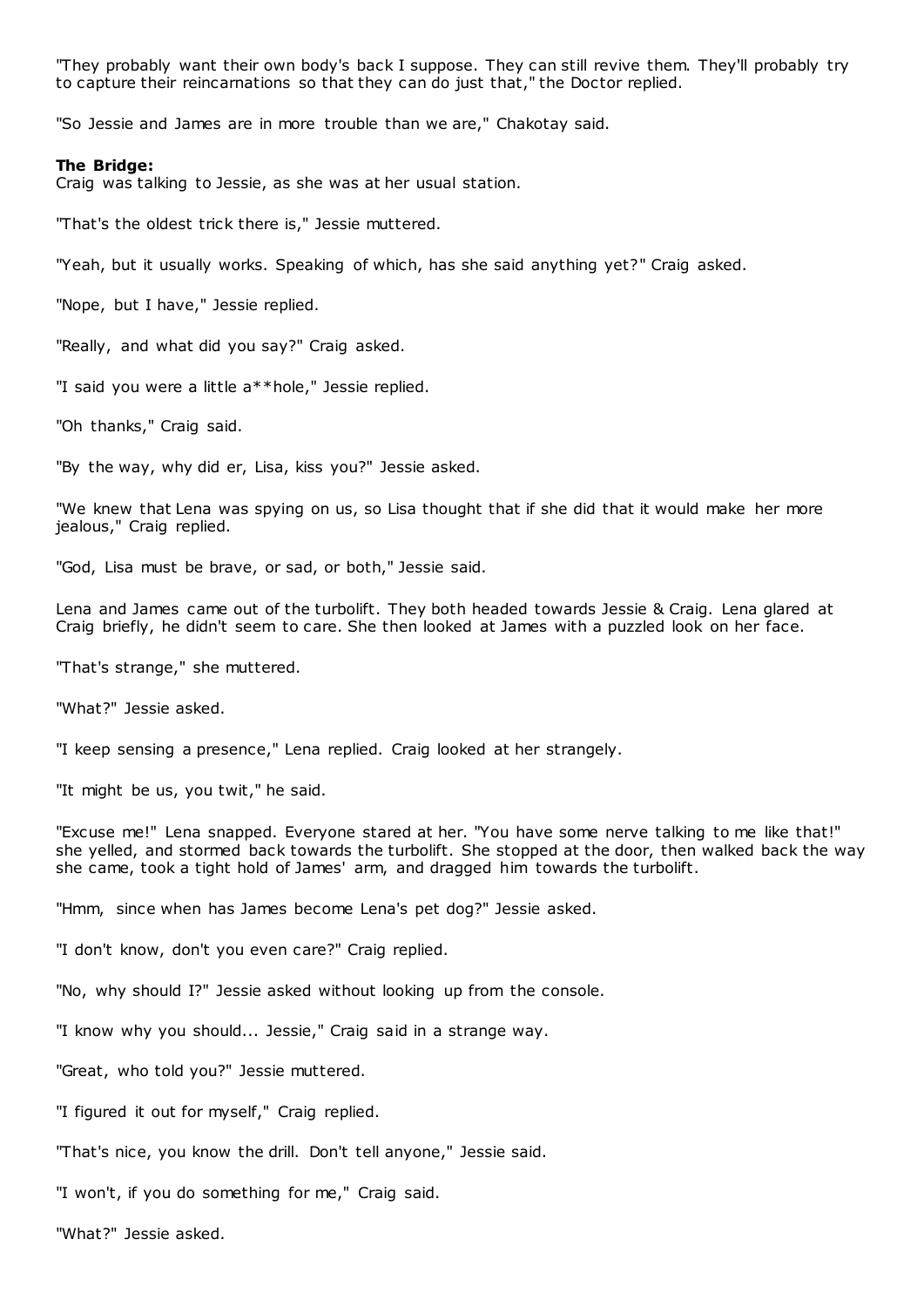"I need you to help me find something," Craig replied. Jessie looked up at him.

"What do you need to find?" she asked. Craig just smiled.

## **Deck Eleven:**

Kiara and the drone came out of the turbolift. He still had his eye piece totally covering his left eye. He had a single, but large nanoprobe in his right cheek. He now had a real arm instead of the artificial arm. He still had lots of implants on his left arm.

As he walked down the corridor he kept touching his new right arm.

"What's wrong?" Kiara asked.

"I haven't had a real arm for over a year. It feels weird," the drone said.

"I've always wondered what it's like to be Borg," Kiara muttered.

"It's a nightmare, believe me. I'm glad it's all over," the drone said.

The familiar sound of Sbaracs came quietly from the turbolift.

"Maybe, not everything is over," the drone muttered.

The sound grew closer as the lift came back to a stop on their deck.

"Kiara, run now!" the drone yelled.

Kiara just stared at the door, suddenly it opened. Millions of Sbaracs ran out of the lift. Both Kiara and the drone ran for their lives.

They both eventually reached Engineering with several other frightened crewmembers. Kiara waited at the door as one crewmember came around the corner.

The Sbaracs were too quick and the crewman was knocked onto the floor. In a matter of seconds he was covered in the bugs.

"Kiara, it's too late, seal the door!" the drone yelled. He was right, the bugs cleared and all that was left of the crewmember was charred flesh, torn clothes, and even bones.

"Kiara, what the hell is going on?" B'Elanna yelled. She came towards the door. "Oh my god!"

The drone pulled Kiara through the door, and it closed.

"Computer, seal the door!" the drone yelled.

Everyone stared at the door as the Sbaracs tried to break through the door, but failed.

"Where on earth did they come from?" B'Elanna asked.

"It's the curse, long story," Kiara replied.

A crewman opened a console and it erupted thousands of Sbaracs. A few seconds later there wasn't much left of the crewman.

B'Elanna ran to another console. She keyed in some commands.

"Torres to Transporter Room Two, transport everyone in Engineering to Deck Five," she said.

In: "Aye Lieutenant."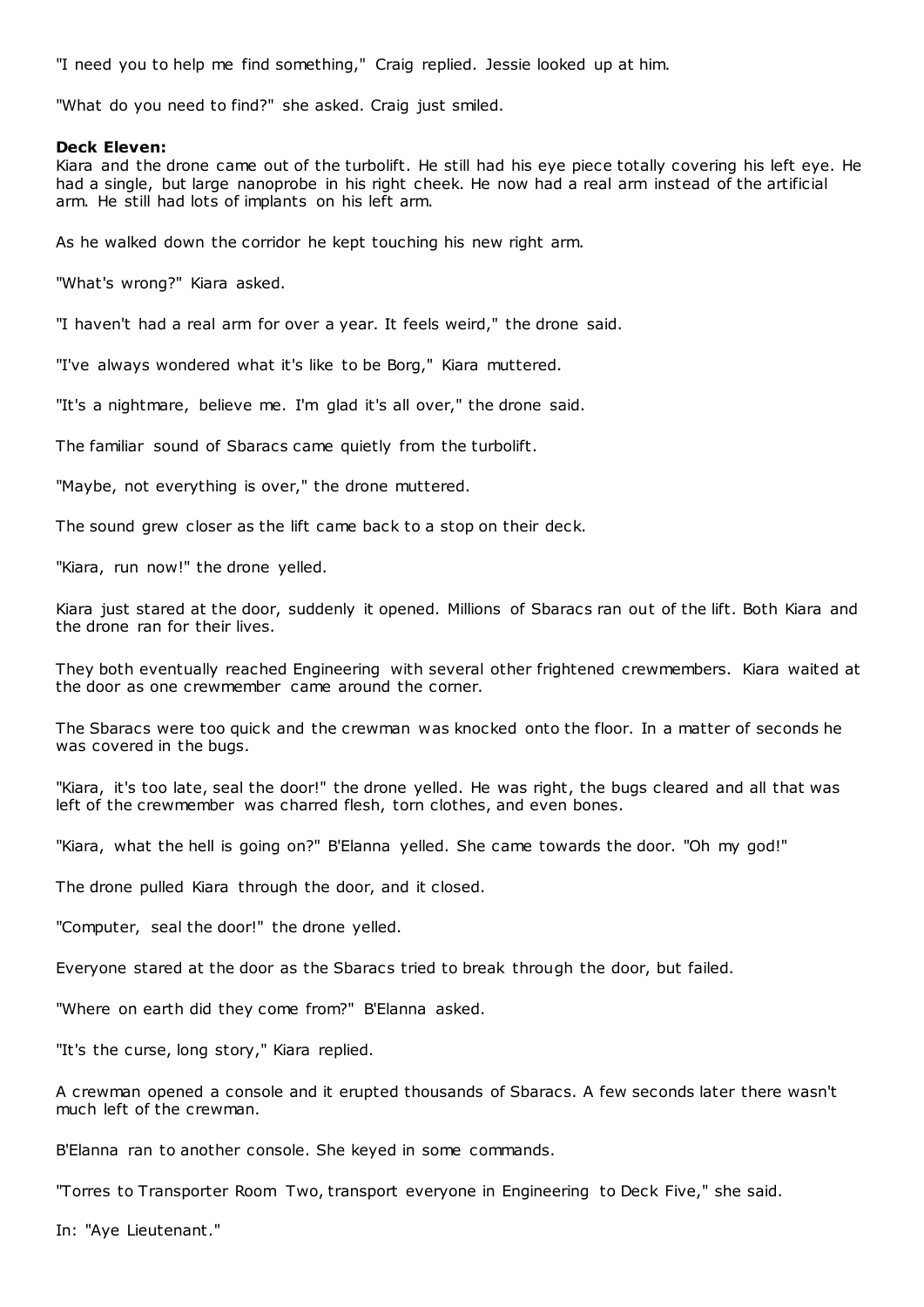Everyone dematerialised, the Sbaracs then roamed free around the entire room.

*Captains Log Supplemental: Thousands of Sbaracs have taken over Deck Eleven. I've evacuated the surrounding decks. Also Craig and Jessie have disappeared. According to Chakotay, we're facing another threat that's a lot more dangerous than the bugs themselves. That is why I'm sending Security Teams to find the pair before anything happens.*

## **Deck Nine:**

"As soon as dad mentioned Iinan & Unu, I thought that explains what is wrong with Craig," Lena said.

"I don't think Iinan possessed Craig so he could go out with Lisa," James said.

"No, you idiot! Craig knows his life is in danger when he mocks me, yet he still did," Lena said.

"Well, I could understand why Iinan hates you. You did kill him, and Unu," James said.

"Oh thanks for that," Lena muttered.

## **Outside Cargo Bay:**

Craig pushed a security officer into the wall. He tried to drag an unconscious Jessie into the Cargo Bay, but he just crashed into a forcefield.

Lena and James arrived on the scene.

Craig ripped open a panel and he pressed a few controls. The forcefield disappeared, and he ran through the door. The forcefield came back up again as Lena and James tried to get through.

Lena tapped her commbadge. "Janeway to Bridge, Craig has kidnapped Jessie. They're in the Cargo Bay on Deck Ten, but we can't get through the forcefield," she said.

In: "Lena, what the hell are you doing near Deck Eleven?"

Lena just shook her head and she tapped her commbadge again.

Inside the Cargo Bay, Craig dumped Jessie on the floor. As he headed over to the containers, Jessie woke up. Craig pulled out a rifle, he quickly turned around and he fired.

Outside, James managed to break down the forcefield using the console at the side wall. He and Lena then went into the room.

They both saw Jessie unconscious on the floor. The room's atmosphere was dusty.

Craig stood up and suddenly Jessie woke up. Craig aimed his phaser rifle at Lena and James. Jessie got up and she walked over to Craig. Both Lena and James noticed that she had a strange evil glint in her eye.

"Ok, we know who you are, so let her go," Lena said.

Craig pressed a few controls on his rifle, and he pointed it at Jessie.

"This will kill if I fire. You wouldn't want me to kill Jessie, or Craig, now would you?" Craig said questioningly.

James lowered his phaser. "What have you done to her?"

"It doesn't matter, my dear incarnation," Craig replied.

"Answer him!" Lena yelled.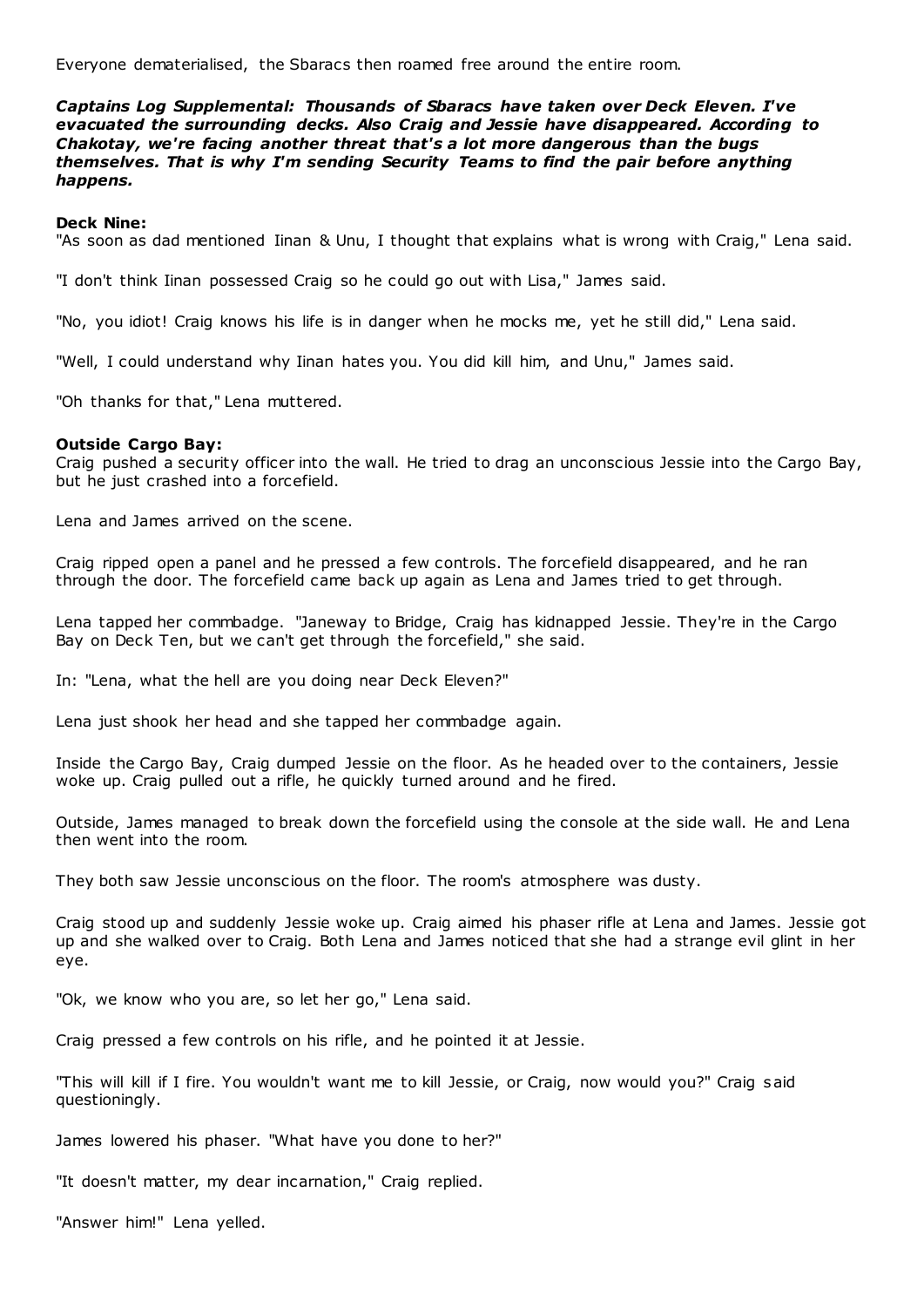Craig smiled and then he turned to Jessie.

"Unu owns this body now, if you don't lower your weapons I'll kill you all," Craig said.

James fired at Craig, he ducked just in time.

"Seems you've made your choice," Craig said. He fired at his rifle towards James, but he missed. The blast hit a container and it disintergrated. "It was a good thing I missed on purpose, I know that disintergration is extremely painful."

"What do you want?" Lena asked.

"For the moment, I just want my incarnation's body for the time being," Craig replied.

"I'm sure we could reach an agreement," Lena said, as she looked at James. She nodded her head slightly. James fired his phaser at Craig again. Craig didn't have time to duck and he fell to the ground. Jessie quickly picked up Craig's rifle, and she aimed it at Lena and James.

"I'm not a monster, I won't kill you," she said. She lowered her rifle slightly. "I surrender, what about you?"

"Let her go then," James said.

"I need her body, sweety, I'm not surrendering it," Jessie said.

Lena took out her phaser and she aimed it at Jessie.

"You're not going to let her kill Jessie, are you?" Jessie said. Lena smiled, she just shook her head, and she shot her. Jessie overdramatically screeched as she fell to the ground.

"What modulation was that!" James snapped.

"Just stun. What setting did you use on Craig?" Lena grumbled.

"Stun, we'll have to get them both to Sickbay," James said.

#### **The Bridge:**

Kathryn walked out of her Ready Room, the red alert light was flashing, the lights had gone down.

"Report!" Kathryn commanded.

"Now we've lost contact with Kiara and the drone," Chakotay said.

"Are you thinking what I'm thinking?" Kathryn stuttered.

"I'm afraid so," Chakotay replied. Kathryn turned to Tuvok.

"Get down there, Commander," she ordered.

Tuvok nodded his head and he walked into the turbolift. Lena watched as he walked out. She then ran towards the lift, and she joined him.

"Which deck were they last on?" Kathryn asked.

"Deck Seven," Harry replied.

"Put up forcefields," Kathryn ordered.

"Aye Captain," Harry replied.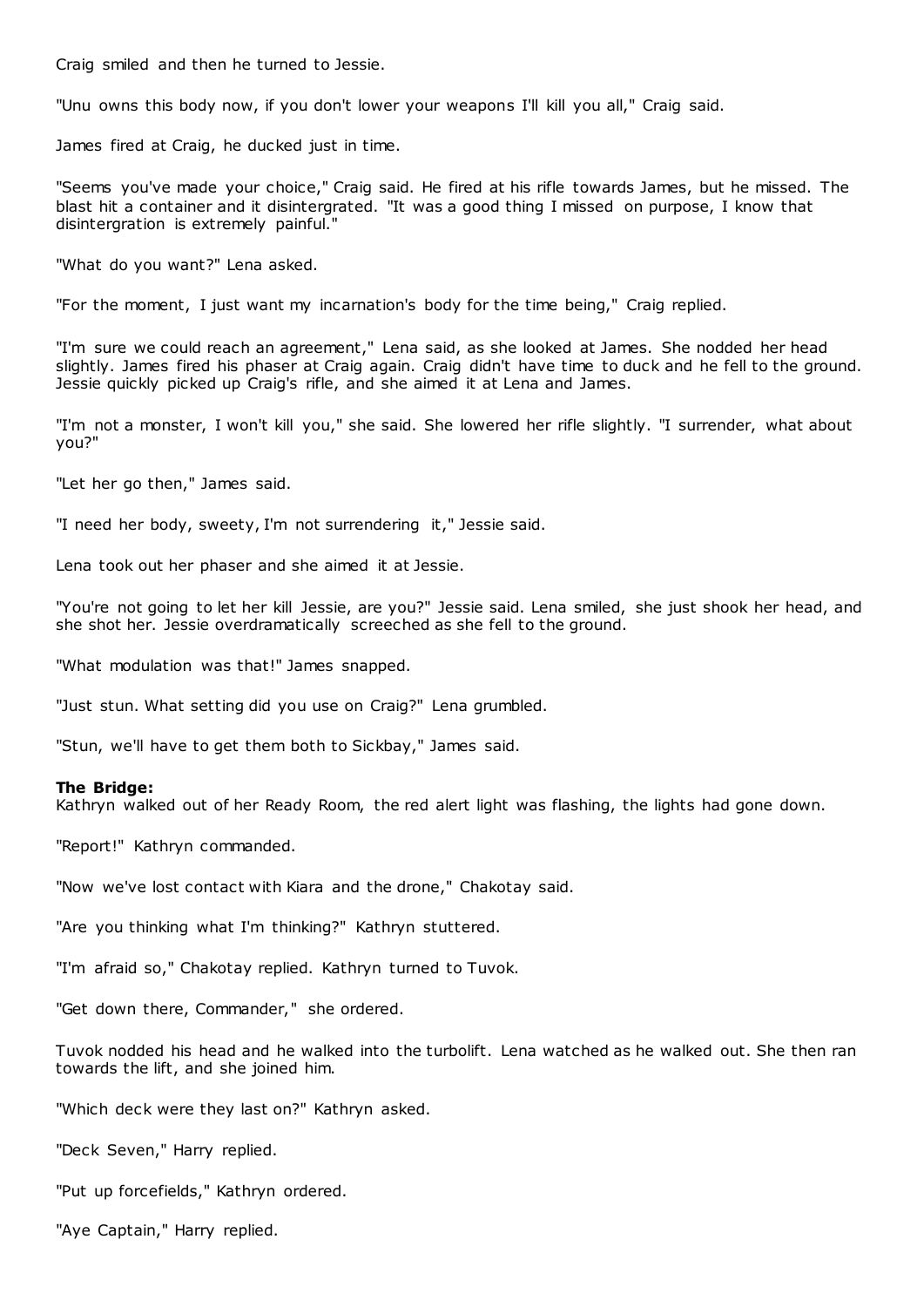## **Deck Seven:**

The drone and Kiara reached a forcefield. The drone pushed Kiara against the wall, and she fell onto the floor. The drone then pulled off an access panel. He started working at it. Kiara heard what sounded like footsteps, she turned her head to see who it was. The drone also turned around.

Tuvok, two other security officers, and Lena had arrived.

"Stand down," Tuvok said as he held up a phaser. The security officers activated their rifles.

The drone smiled evilly. "What are you going to do, shoot me? Go ahead."

Tuvok fired, but the drone's Borg shield blocked out the phaser fire.

The drone grabbed a hold of Kiara's arm, and he dragged her to her feet. He pulled her to stand in front of him, and he wrapped his arm tightly around her neck.

"Do you want to try that again?" the drone asked, and he smiled again.

"You're sick, why do you want Kiara?" Lena said.

"I don't have to explain myself to a little squeaky rat like you," the drone replied. Lena glared at him, she tried to go towards him. "I wouldn't try that, I could easily snap her neck."

Tuvok and one of the security guys had to hold Lena back.

"What are you doing! He can't get away with insulting me like that!" Lena screeched. Tuvok whispered something into Lena's ear. "I know, do you think I bloody care!" she yelled.

The drone laughed. "Now, I think you should give me what I want, and maybe I won't hurt her," he said.

Tuvok pressed a few buttons on his phaser.

"What are you doing?" Lena asked quietly.

Tuvok handed her the phaser. "As a Slayer, you may have better aim, try and fire it at the drone," Tuvok replied. Lena nodded.

Lena then fired the phaser at the drone, this time the Borg Shields didn't work, and he fell onto the floor, taking Kiara with him. Lena and Tuvok went over to them.

#### **Craig's Quarters:**

Craig answered his door, Lisa was standing there on her own.

"Can I come in?" she asked. Craig stepped to the side, and she walked in. The door closed behind her. "How's the plan getting on?"

"Not very well," Craig replied.

"Have you ever thought that maybe Lena doesn't like you?" Lisa asked.

"I suppose I have," Craig replied quietly.

"Then maybe you should really move on," Lisa said.

"But Lena is probably the only girl that even liked me as a friend. Even when you and I were friends, I could tell you hated me," Craig said.

"That's not true," Lisa muttered.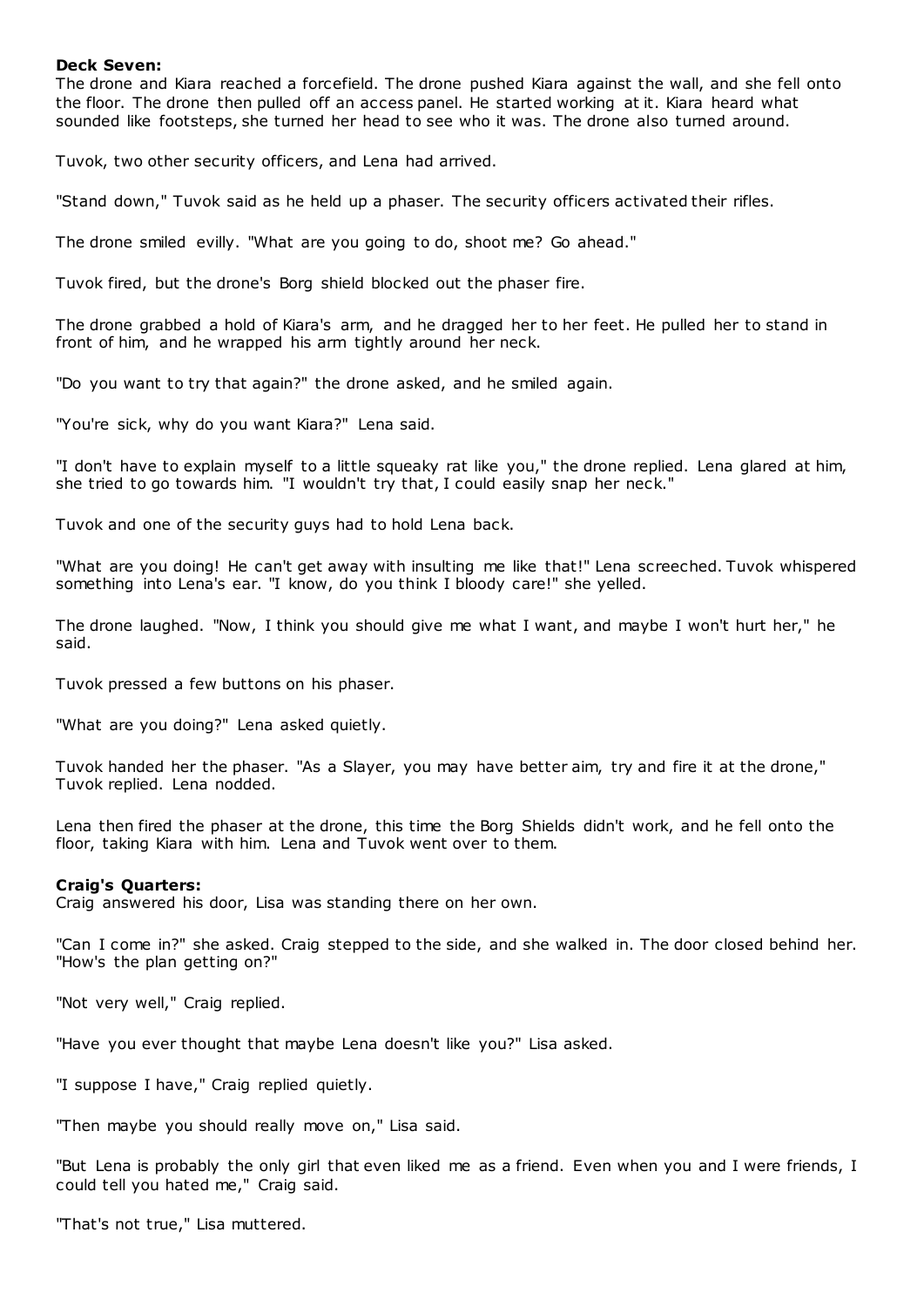"Plus, I've fancied a lot of girls, but she's the only girl I've properly been in love with," Craig said.

Lisa sighed. "Well, most of the time the girl never likes you back."

"Besides, how am I suppose to move on. All of the girls on this ship either avoid me, or they beat me up," Craig said.

"What are you talking about? I'm a girl, and I don't do any of those things anymore," Lisa asked.

"Yeah, but the fraction that don't do any of those, don't like me at all," Craig said.

"But I like you," Lisa said.

"Yeah, that's what Lena said," Craig muttered.

"But I bet she didn't mean it the way I did," Lisa said.

"What do you mean?" Craig asked.

"Well, the reason why I started avoiding you years ago, was really because I had a crush on you," Lisa said quietly.

"What!" Craig stuttered.

"Yeah, I thought it wore off, but just recently I noticed that it hadn't," Lisa said.

"Lena's not here, you don't have to put up any show," Craig said.

"I'm not, I mean it," Lisa said.

"Er... I need to get to the Bridge," Craig stuttered.

"What's your problem? I thought you've been waiting for someone to say that about you," Lisa asked.

"Yeah, but I wasn't waiting for you to say it. I told you, I only like Lena now, so I think you'd better go," Craig said and he headed towards the door. He opened it. Lisa walked up to him.

"Face it Craig, she doesn't like you," Lisa said.

"You don't know that," Craig said. Lisa shook her head and she walked out. After a few minutes Craig walked out too.

#### **The Bridge:**

Tom looked around the Bridge, everyone was incredibly quiet. He looked towards the opps station. Harry wasn't there, but a guy in a gold uniform was. He walked over to him.

"Where's Harry?" Tom asked.

"Harry said that he needed to check something, so he asked me to look after his station," the guy replied.

"Ohno, I hope it isn't what I think it is," Tom muttered to himself.

Lena was walking down the corridor on her own. Craig ran up to her. Lena noticed, and she tried to ignore him.

"Lena, I need to talk to you," he said.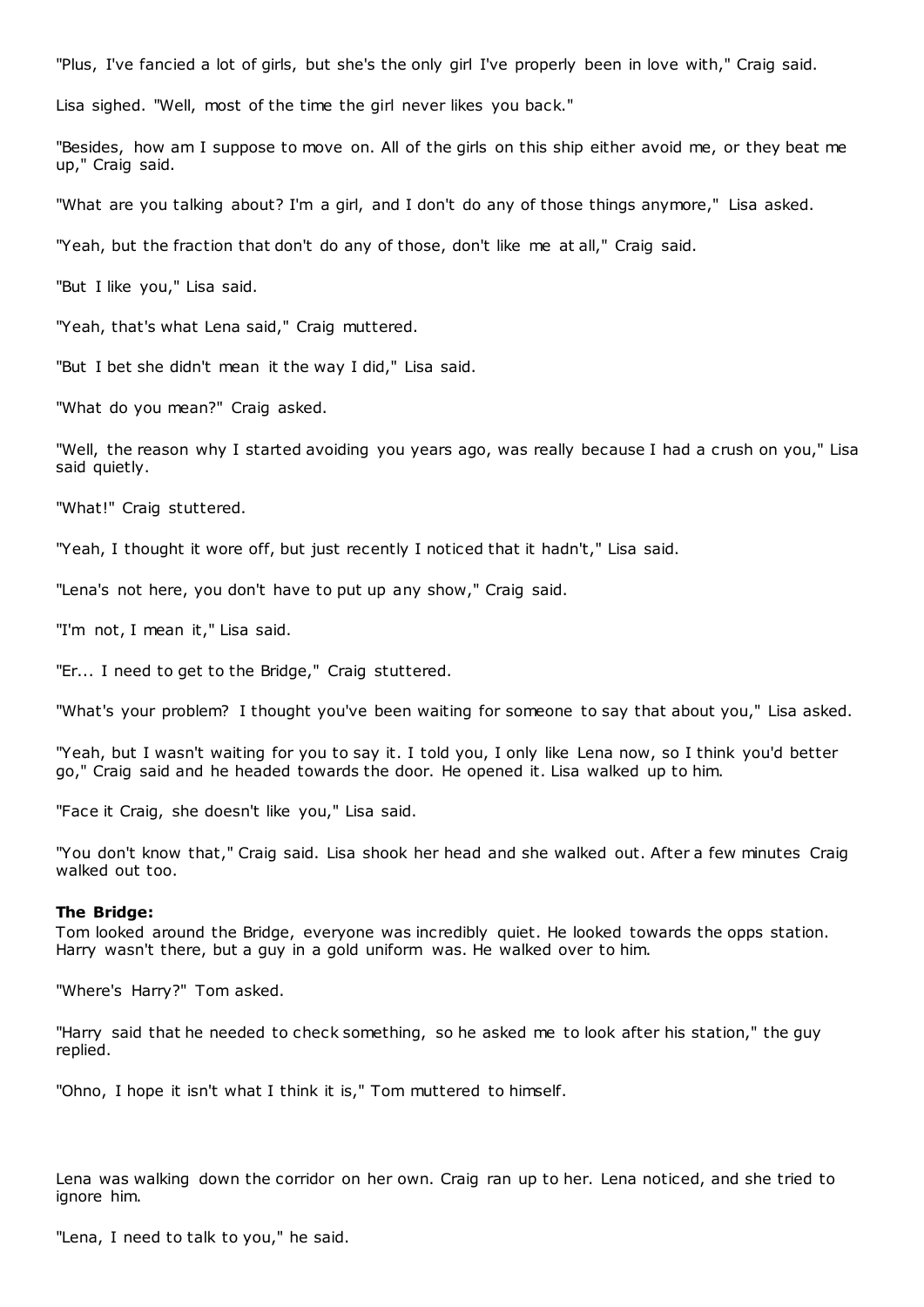"Go talk to a wall," Lena muttered.

"It's about Lisa..." Craig said.

"I don't want to hear it," Lena said.

"Why not?" Craig asked.

"Leave me alone," Lena said and she started walking faster. Craig stopped in his tracks. He watched Lena turn the corner, and he turned around to walk the other way.

Lena came to another junction. She heard a Jeffries Tube door opening, so she stopped. Suddenly something hit the back of her head, she fell to the ground. She saw somebody walking up to her before everything turned dark.

Craig stopped again, he turned around.

He thought, "I wonder what that noise was?"

Craig then went down the corridor, he saw an open Jeffries Tube door. He found a hyprospanner on the ground. He tapped his commbadge. "Anderson to Bridge. Captain, I think somebody's been possessed by Iinan again. I'm not far from the shuttle bay."

In: "We're on our way."

A few minutes later, Kathryn and James came along the corridor, and they met up with Craig.

"That's strange, this Jeffries Tube was supposed to be protected by a forcefield, to stop Sbaracs getting through," Kathryn said.

"Weren't they only on Deck Eleven?" James asked.

"According to our sensors, the Sbaracs have spread to Deck Ten and Twelve too," Kathryn replied.

"How come the Sbaracs haven't come through?" Craig asked.

"I don't know. We'd better go and find Lena," Kathryn replied.

They all entered the Jeffries Tube.

They got through to Deck Ten. The doors to the Shuttle Bay were sealed.

"James, try and open that door," Kathryn said.

James headed towards the console near the door. Suddenly it caught fire, and James had to back off. Craig and Kathryn went up to him.

"Are you okay?" Craig asked.

James showed Craig his right hand, it was now severely burned.

"Ouch," Craig muttered.

The shuttle bay doors opened. Craig took James' phaser rifle, and Kathryn aimed her rifle towards the door. The bay seemed empty. Craig aimed the rifle.

"Where is he then?" James asked.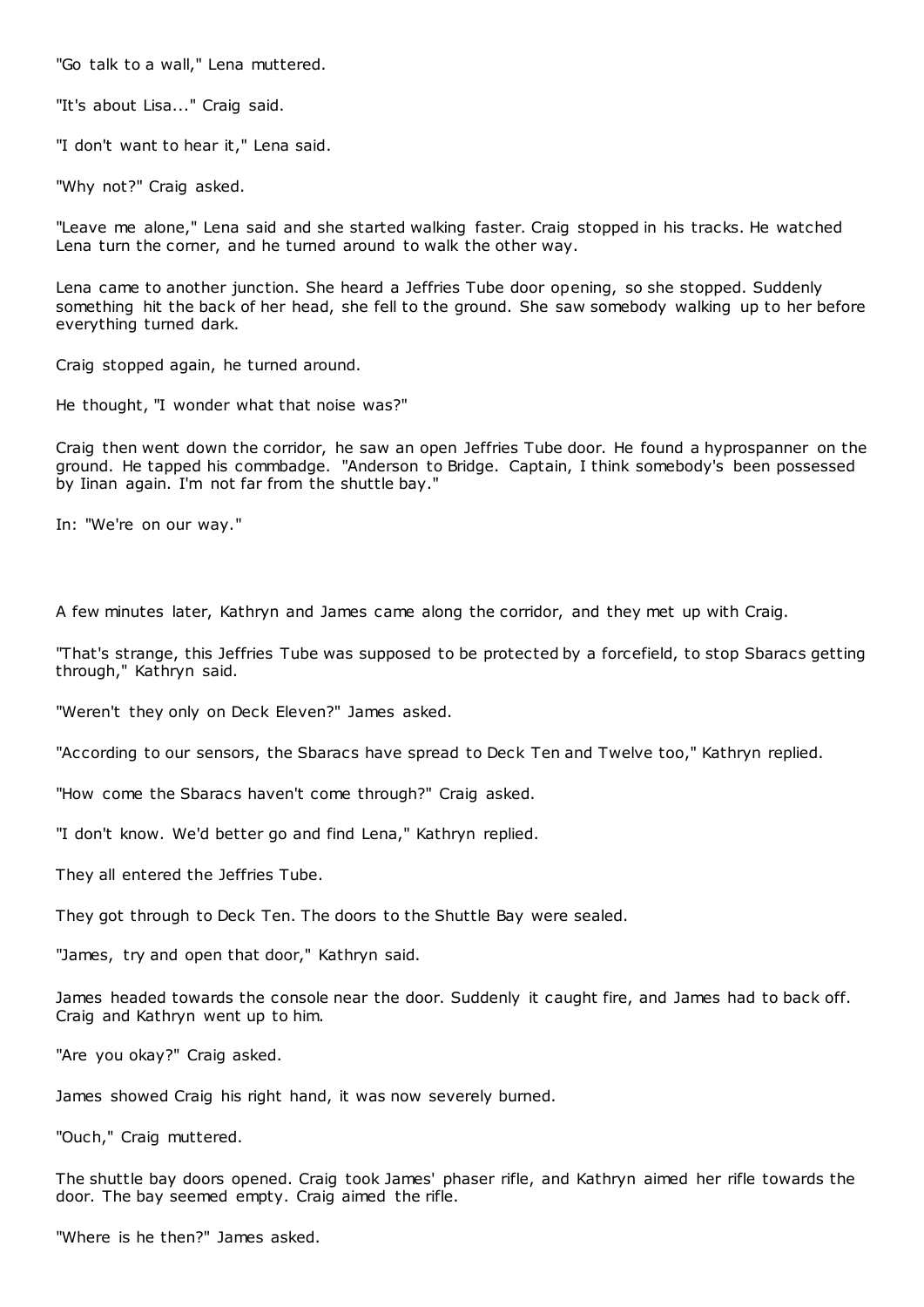Kathryn took out her tricorder. "He's here, I'm picking up two lifesigns," she said.

They quickly looked in front of them, when they heard the sound of somebody breathing.

A shadow ran towards them. Kathryn turned the light on her rifle on. The light shone on the shadow.

"Lena? Are you ok, where's Harry?" Kathryn asked, she noticed the scratch on her face. "We'd better get you to Sickbay," Kathryn said.

"Are you kidding, I think Harry needs more medical attention, if you know what I mean," Lena said.

"What happened to him?" James asked.

"I kinda beat the crap out of him, he started calling me Makia for some reason," Lena replied.

Harry suddenly jumped down from a ladder. "Found you! Come back to me now, Makia," he said. He put his hand out towards them. Lena put her middle finger up at him and she stepped back.

"This is getting really tiresome now, Iinan. You're not going to get anywhere if you keep doing this," Kathryn said.

"That's what you think. The longer I take to capture Unu and my incarnation, the more Sbaracs there will be. So in the end it would be safer for your crew if he, and Unu's incarnation would just join us," Harry said.

"Well if that's the case, off you go James," Craig said, and he tried to push James towards Harry. James whacked him on the head.

"Oh yeah, problem solved," he grumbled.

"We have ways of blocking your Sbaracs, Iinan, your empty threats don't scare us," Kathryn said, ignoring Craig and James.

"If that's the way you want it, then that's the way you'll have it," Harry said, then he collapsed.

"Why did he do that?" Craig asked.

"I think he may be trying to scare us," Kathryn replied as she turned back towards the door.

"And why do you think that?" Craig asked.

"Why don't you see for yourself," Kathryn replied. Craig, James and Lena quickly turned around. Sbaracs were running towards them from the far end of the corridor outside. "Craig, take Lena to Sickbay," Kathryn said, as she pointed towards the Jeffries Tube.

Lena and Craig headed towards the Jeffries Tube. Lena climbed in first, but Craig didn't follow her in.

"Craig!" Kathryn yelled.

"Someone should get Harry out," he said.

"Lena, go on your own," Kathryn commanded.

"I don't think so, you'll need my help," Lena said. Kathryn slammed the panel to close the door in her face.

James looked like he thought of something, and he went over to the Shuttle Bay console.

"What are you doing?" Kathryn demanded furiously.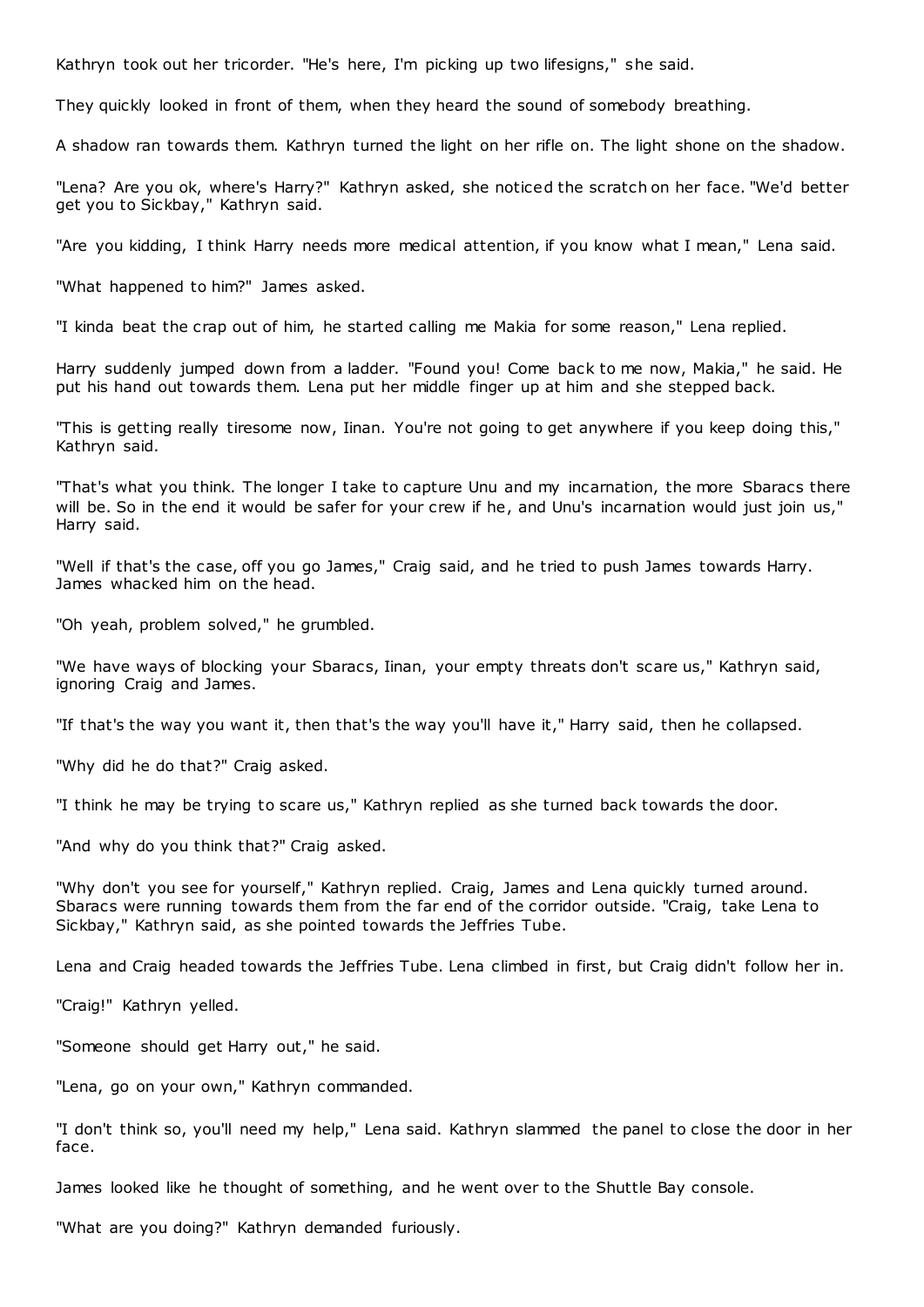James didn't answer, he merely worked at the console. Craig dragged Harry over to the Jeffries Tube, only to be surprised by a thump against the door and a brand new dent. Kathryn reluctantly opened the door to let the two through. She heard the telltale sound of a forcefield springing up.

The Sbaracs were nearly at James' feet when he decided to run towards the others. Kathryn didn't get why until she heard the shuttlebay doors beginning to open. He gestured at her to go into the tube, but she stood her ground firmly. "Ten seconds," he told her.

Kathryn begrudingly clambered inside, James only a second after her, slamming the door behind him.

## **Sickbay:**

The Doctor finished treating Harry and Lena. He walked over to Kathryn.

"Captain, I may have a scientific explanation to how the Sbaracs got onboard the ship," the Doctor said.

"What is it?" Kathryn tiredly asked.

"During our last trip to Thairo, I picked up a dead Sbarac . Mr Paris discovered another on the Borg ship, which I brought here for testing. Earlier today I noticed they were gone. I don't know how, but perhaps they came back to life, and bred," the Doctor replied.

"Somehow I don't think two Sbaracs turned into thousands in a day," Kathryn said.

"So you believe that the curse did it?" the Doctor asked.

"It's a better explanation than yours," Kathryn replied.

"But I thought you didn't believe in things like curses," the Doctor said.

"On this ship I'm really starting to believe in anything," Kathryn said bitterly before walking outside. There she ran into Kiara, the drone and his security escort. Kiara looked at her expectantly. "She's okay. We need more information," she said in the drone's direction. She walked off before he could. They all followed quickly.

He shook his head many times, almost timidly. "I wish I had some."

"So the only way to get rid of Iinan and the Sbaracs is to give him what he wants?" Kiara said.

Kathryn grunted when they reached the turbolift. They squeezed into it. "Deck Seven," she ordered. "You mean James, that's a bad idea. At least with randoms he's a little less dangerous. I wonder..."

"Wait a second, the only way to get rid of him is to give him what he wants," the drone muttered.

Kiara looked a little annoyed, "erm, I said that."

The turbolift arrived at the destination. They stepped out.

"What are you suggesting?" Kathryn asked.

"Pretend you are going to hand this James over, as a distraction. Use these books to destroy Iinan for good this time," the drone replied.

Kathryn frowned, "if we actually had them still, he would be trying to regenerate himself and his girlfriend, not playing musical chairs with the crew. The Doctor was only studying copies, scans of them we have in our database."

"Regenerate what exactly? All that's left of them is dust," Kiara said.

"It might be enough," Kathryn said.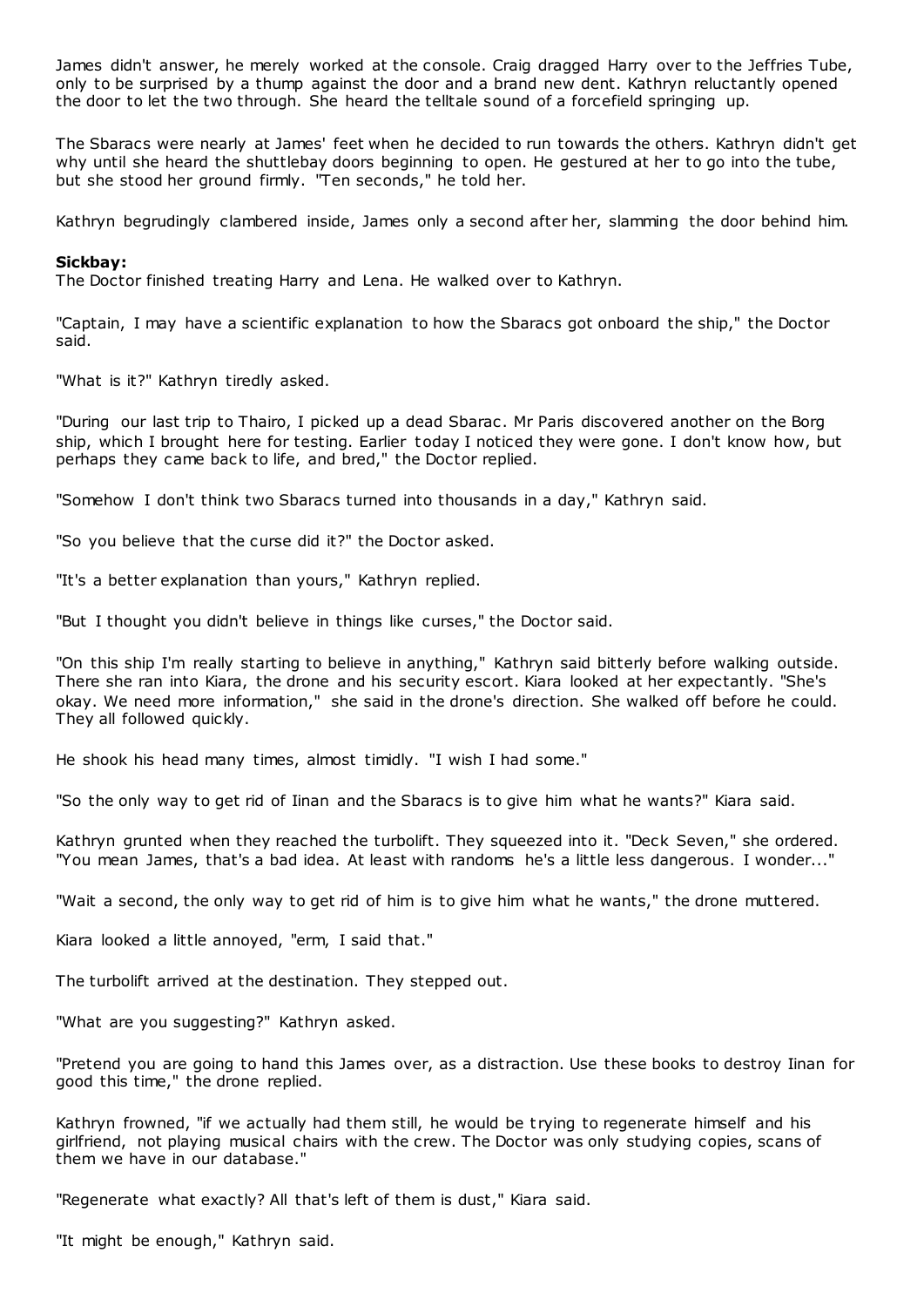"But they have the same problem we have, they'd need to use the replicators to get the book they want," Kiara said.

"I suppose that'll give us more time to stall," Kathryn said.

"Exactly," the drone said.

The sound of Sbaracs started again. They burst out of the nearest Jeffries Tube.

Kathryn tapped her commbadge. "Janeway to Bridge, the Sbaracs are on Deck Seven, beam everybody off that deck!"

In: "Ok, standby."

Kathryn, Kiara, the team and the drone backed off quickly as the Sbaracs ran after them. The drone stumbled onto the floor, Kiara and Kathryn stopped. They saw the Sbaracs covering his body. Kathryn took a hold of Kiara's arm and she dragged her down the c orridor. Then they dematerialised.

#### **The Conference Room:**

"Sounds like one hell of a dangerous plan," Chakotay said.

"Ooh yes, chain-saw time!" Emma giggled. A lot of the senior staff looked at her, some confused, others bewildered. "What?" she squeaked innocently.

James was one of the bewildered ones, he tried to shake it off. Her smiling in his general direction didn't help. "No, and very much no."

"Spoilsport," Emma giggled.

Lena and Craig walked in the room in the middle of an argument. "So this was one of your silly tricks!" Lena yelled.

"It's not silly, it just kinda backfired," Craig muttered.

"Do you expect me to believe that Lisa fancies you!" Lena yelled.

Nearly everyone sniggered.

"I don't know who you think you are! Toying with me like that, it sickens me! I don't want anything to do with you anymore!" Lena yelled.

"But Lena, I did it because I love you," Craig said.

Everyone glared at them both, obviously the pair hadn't noticed.

"So I've f\*\*\*\*ng heard!" Lena yelled.

"Do you two mind, this a meeting!" Kathryn yelled. The two turned to face her, both turned red.

"Oh, didn't notice," Craig muttered.

Lena just growled and she sat down on the nearest seat. Craig did the same.

Everyone tried to ignore what happened.

"Lilly, when's your brother bringing your ship back?" Kathryn asked.

"I contacted him like you told me to, but he said he was caught up in something," Lilly replied.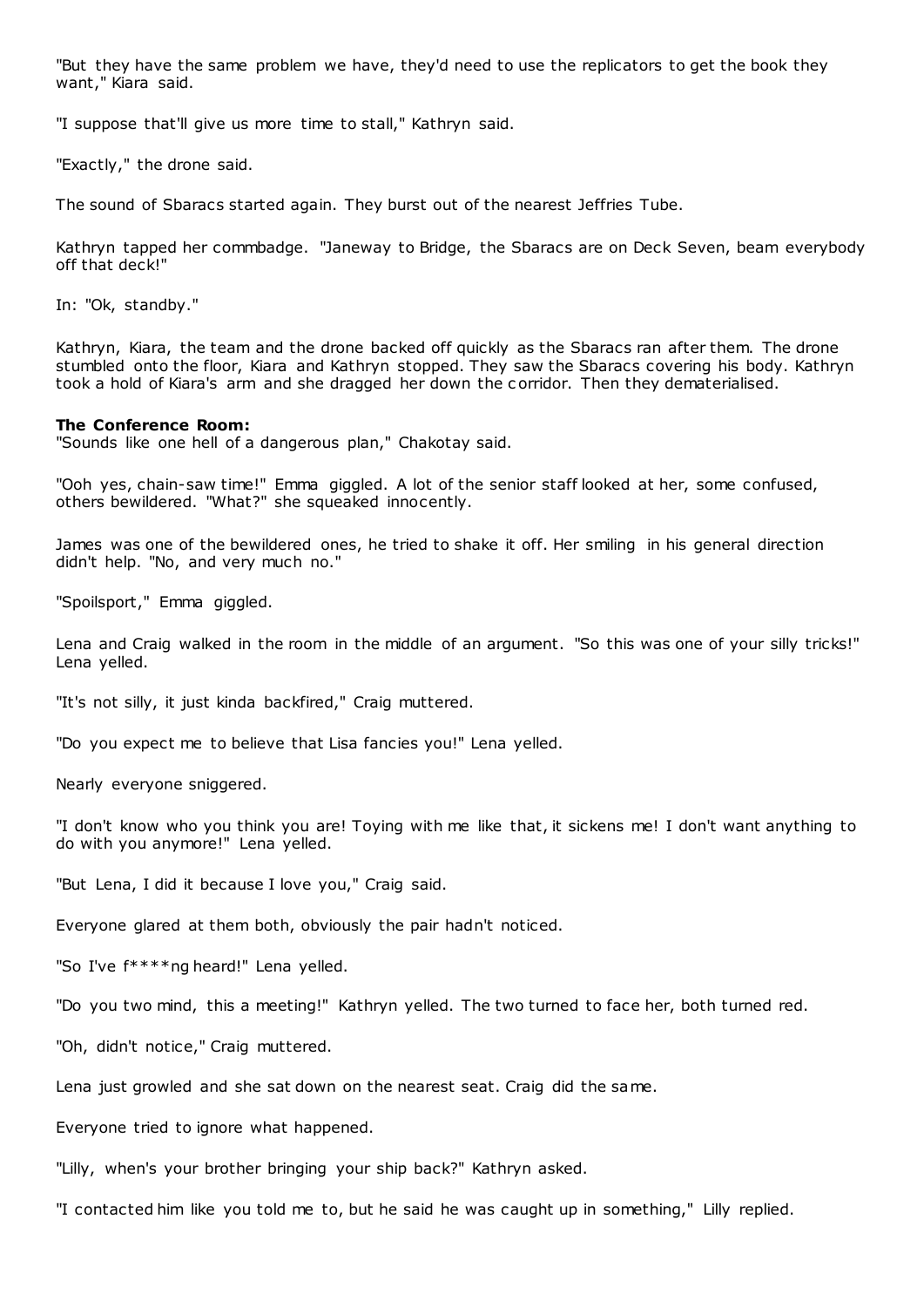## **Meanwhile:**

Dave was indeed caught up in something, he was caught in a strange web thing on a planet. Carly was there too, she was laughing her head off at the sight of him.

"Teehee, you've been trapped nearly all day," Carly laughed.

"It's not funny, just stop laughing and help me down!" Dave yelled.

Carly went into hysterics as a giant spider thing arrived on the web.

"Oh s\*\*t!" Dave yelled.

## **Back on Voyager:**

"Of course," Kathryn grunted. "Remember don't do anything until Team Two give the signal. The Doctor's team will then recover the texts we need from the replicator. Timing is everything here. If Iinan and Unu get them too and prepare to regenerate, we must go in to stop them. James, Jessie, what you have to do is more dangerous."

Tom sniggered, nearly everybody glared at him. Chakotay rolled his eyes, "we have no way of knowing how the posession process works. He can't grab whoever he wants, clearly, or he would've already." Harry was about to say something. "No, I don't believe it's on purpose. The bugs are a sideeffect of his presence, sure."

Tuvok's eyebrow raised quizically. "Something Stuart has or done has prevented his possession. We discover what that is, we can essentially control the spirit."

"He must've aimed for him, then reflected, bounced and got Craig. But what about Harry and that Borg drone? Why them?" Jessie said.

"Iinan already knew from the first attempt," Chakotay sighed. He focused on James busy grimacing. "Well?"

"I really have no clue," he said. "Though I was thinking it was weird that only Iinan is freely possessing people, while Unu has to be summoned by him."

Tom brightened up, "ah ha, that's it. How did he do that, then we can use that to summon *him*."

Lena stared glumly at the table. "Maybe..." she winced, some of the table looked at her. "I had to grab Unu's remains in a hurry, the underground was caving in. Their dust was mixed together." Tom snorted yet again, no one knew why. He quietly sniggered to himself until Lena glared at him in disgust.

"The Cargo Bay," Jessie said abruptly. "That's where he took me to get possessed. What's in there?"

A lot of the room noticed the Doctor looking a little twitchy. Before anyone could ask, he spoke up, "that's where I stored their remains, for safe keeping."

"That's it then. Doc tells me where they are, I grab them and..." James said, trailling off with worry, "and then?" He looked at Craig. He meekly shrugged. "Proximity woke him up last time, maybe just having the dust will help?"

Chakotay sighed, "it might have to do."

"Ok then. So is everybody else sure about what they're doing?" Kathryn asked.

"No, why am I getting the boring job?" Emma asked.

"Well, if you're with us, you'll probably start a fight before we even need to," Kathryn replied.

"No I wouldn't, now where did I put my chain-saw?" Emma said.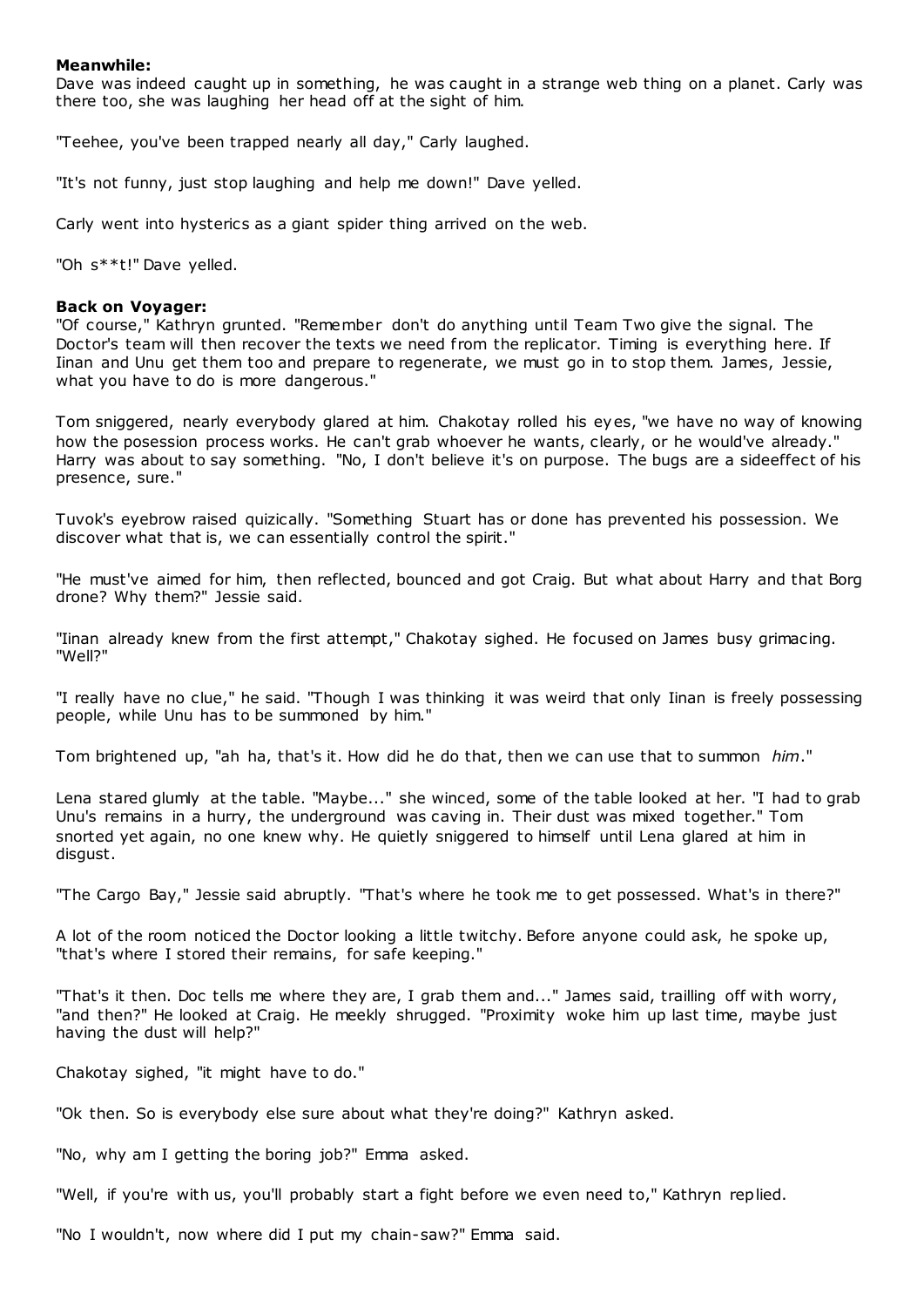"No, no one's getting sawwed for god's sake," Chakotay stuttered.

"Lets get this show on the road," Kathryn said.

Lena and Lilly were spying on Jessie and James from around the corner.

"Aw come on Iinan, get possessing," Lena whispered.

"I don't think this is a good idea, Iinan might see us," Lilly muttered.

"I don't think so, somehow," Lena whispered.

They both noticed that James was acting differently.

"Thank god for that, lets go," Lena whispered.

"Er, Lena, we're supposed to find out where he's going to take her now," Lilly whispered.

"Always the critic," Lena muttered.

#### **Deck Five:**

In: "Janeway to er, Janeway. James is acting kinda possessed now."

"Don't worry about it Lena, he's been acting like that since Interactions," Harry said.

Kiara slapped him on the head. "You're an idiot," she said.

"Lena, where is he taking Jessie?" Kathryn asked.

In: "I dunno yet, Iinan's in a yappy mood."

Everyone groaned.

In: "Lilly here, they're going now. Jessie should really get some acting lessons. If there was no plan she would've put up a fight by now."

Everyone groaned again.

"Ok, lets go, we'll meet you where you are now," Kathryn said.

#### **Meanwhile:**

"Damn!" Tom yelled.

"What is it?" Neelix asked.

"Someone's shut down this replicator too," Tom replied.

"Who?" Tani asked.

"I have no idea, hang on a second. Only one replicator is working, the one in the Cargo Bay on Deck Ten," Tom replied.

"But that's where Iinan and Jessie are," Triah pointed out.

"Sounds a little suspicious, doesn't it?" Tom said.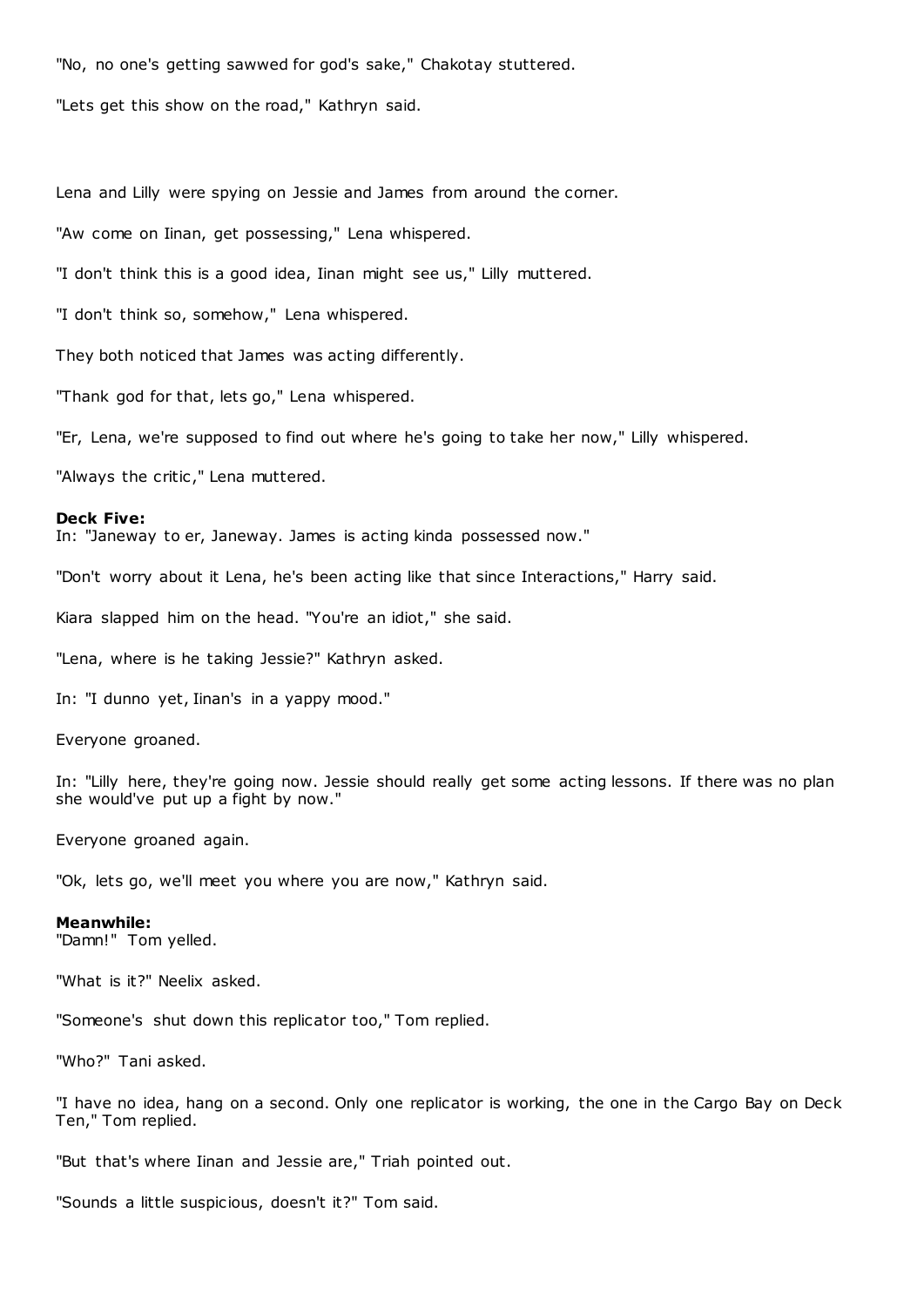"But it looks like we have no choice," Neelix said.

"Yeah, lets get going," Tom said.

## **The Jeffries Tube:**

Kathryn, B'Elanna, Kiara, Harry, Tuvok and some red shirts were quickly making their way towards Deck Ten. B'Elanna and Kiara near the back, and they were the only ones who heard the sound of Sbaracs. B'Elanna stopped, she turned her head to look behind her. Sure enough, Sbaracs were coming their way.

"Captain, Sbaracs are coming!" B'Elanna yelled. She quickly crawled back the way she came, and she ripped open an access panel. She started fiddling with it.

"The power's down on this deck, how can we get a forcefield up?" Kiara asked.

"Watch and learn," B'Elanna replied. The Sbaracs were only a metre away, everyone but B'Elanna and Kiara had gotten to safety onto the next deck. B'Elanna finished what she was doing and headed towards the others.

The Sbaracs caught up but they hit a blue forcefield. B'Elanna and Kiara caught up with the others.

"How did you do that?" Kiara asked.

"It's simple, but yet not simple," B'Elanna replied.

"Oh technobabble, got it," Kiara said.

#### **Cargo Bay:**

"Computer, now replicate me the Book of Death," James said.

"So much for not knowing how to use the replicator," Jessie muttered quietly.

"Only authorised persons may use the replicators. Please state your authorisation code," the computer said.

"How's this for an authorisation code?" James said, he ripped open the access panel on the replicator, and he pulled out some of the wires and stuff.

"Access granted," the computer said. The Book of Death appeared and James picked it up.

"Well, we should get on with the ceremony, shouldn't we," James said.

#### **Elsewhere on Deck Ten:**

"Ohno, we've got company," Tani said.

Tom and the rest of his team turned to see Sbaracs coming after them.

"They never give in do they?" Tom said.

"I'm ready, Tom," Neelix said.

"Good," Tom said.

"What are you guys doing?" Triah asked.

"Wait and see," Tom replied, he walked down the corridor where the Sbaracs were. He then went down another corridor, the Sbaracs followed him. "NOW!" Tom yelled.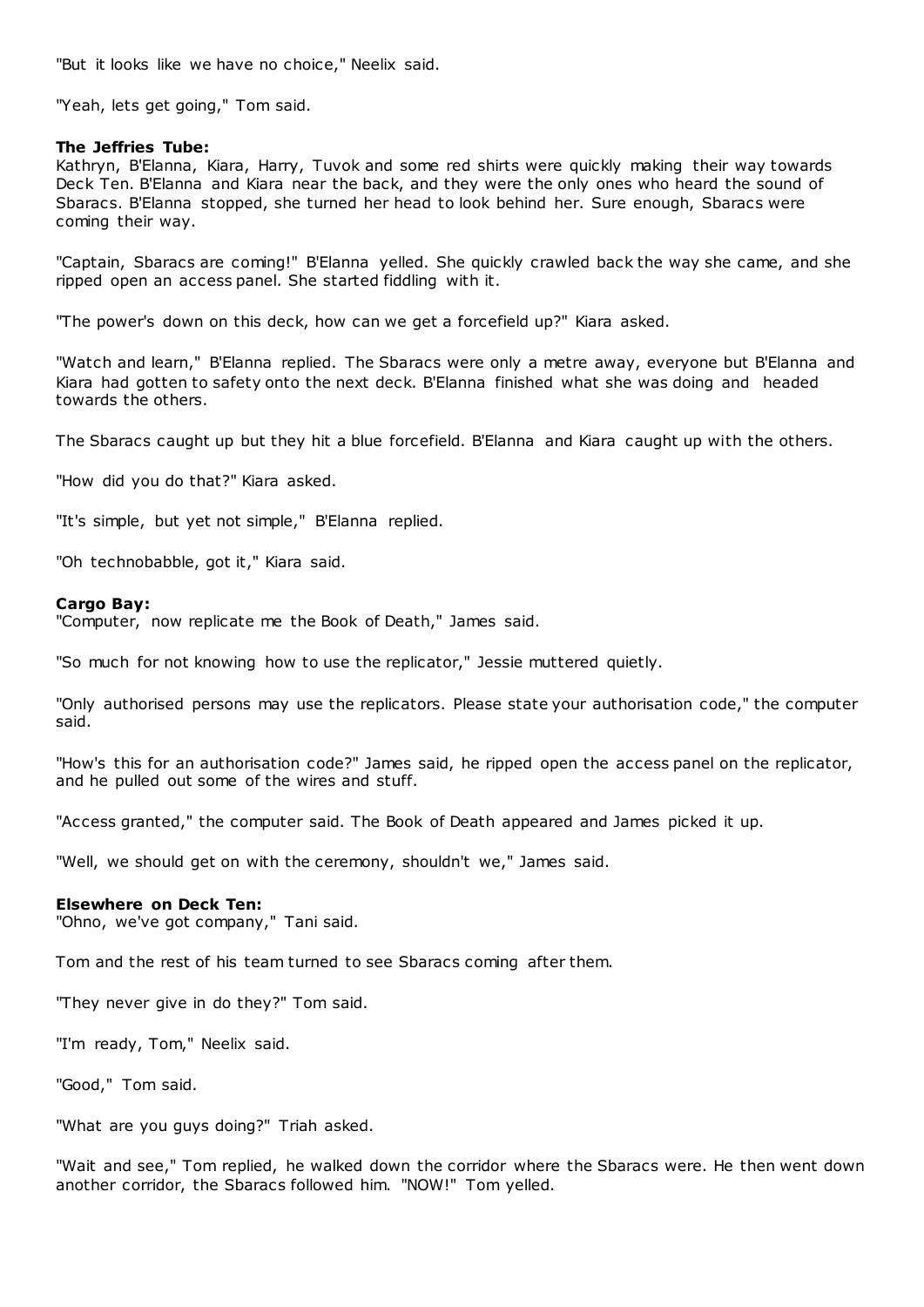Neelix pressed a few buttons on a nearby wall panel. Tom beamed away just before the Sbaracs reached him. A forcefield went around them, trapping them all in one spot.

"They won't be bothering us now," Tom smiled.

#### **Cargo Bay:**

Lena, Craig, Chakotay, Lilly, & Naomi were watching the scene from the top deck.

"Er, I think we should get down there, looks like Iinan's getting ready for the ceremony," Lena said.

"Ouch, that's gotta hurt," Craig muttered as he watched James/Iinan knock Jessie out.

James seemed like he was sensing something. He went over to a console, and he quickly pressed in some commands.

"Oh no!" Lena screeched.

"What?" Lilly asked.

"Look," Lena replied, as she put her hand out. It hit a forcefield that was in front of them, and was surrounding the centre of the bay.

"How can we get in?" Chakotay asked.

"We'll have to disable it," Craig replied.

"We'll have to be quick, the ceremony won't take long," Lena said.

James opened the book, and he started reading from it.

"Oh crap," Craig muttered.

"No, no worries, he's only getting Unu to possess Jessie," Lena said.

As soon as she said that Jessie woke up again. She quickly sat, and stood up. She walked over to James.

"Iinan?" she said.

"Yes, it's me," James said.

"Eew, gross," Naomi muttered as James and Jessie started kissing. Lena just rolled her eyes.

"What's so gross?" Chakotay asked as he & Craig were working at a console.

"Er, nothing," Lena muttered.

The forcefield went down. "Okay, lets go," Chakotay said, and they all headed to the main doors.

Jessie and James noticed everybody coming through the doors.

"Looks like we have company," Jessie said.

"Luckily I was prepared for this," James said, he picked the Book of Death up. He started reading from it.

"What's he doing?" Chakotay asked. Everyone shrugged their shoulders.

Suddenly the ship shook. Everyone looked around, looking all nervous, well nearly everybody.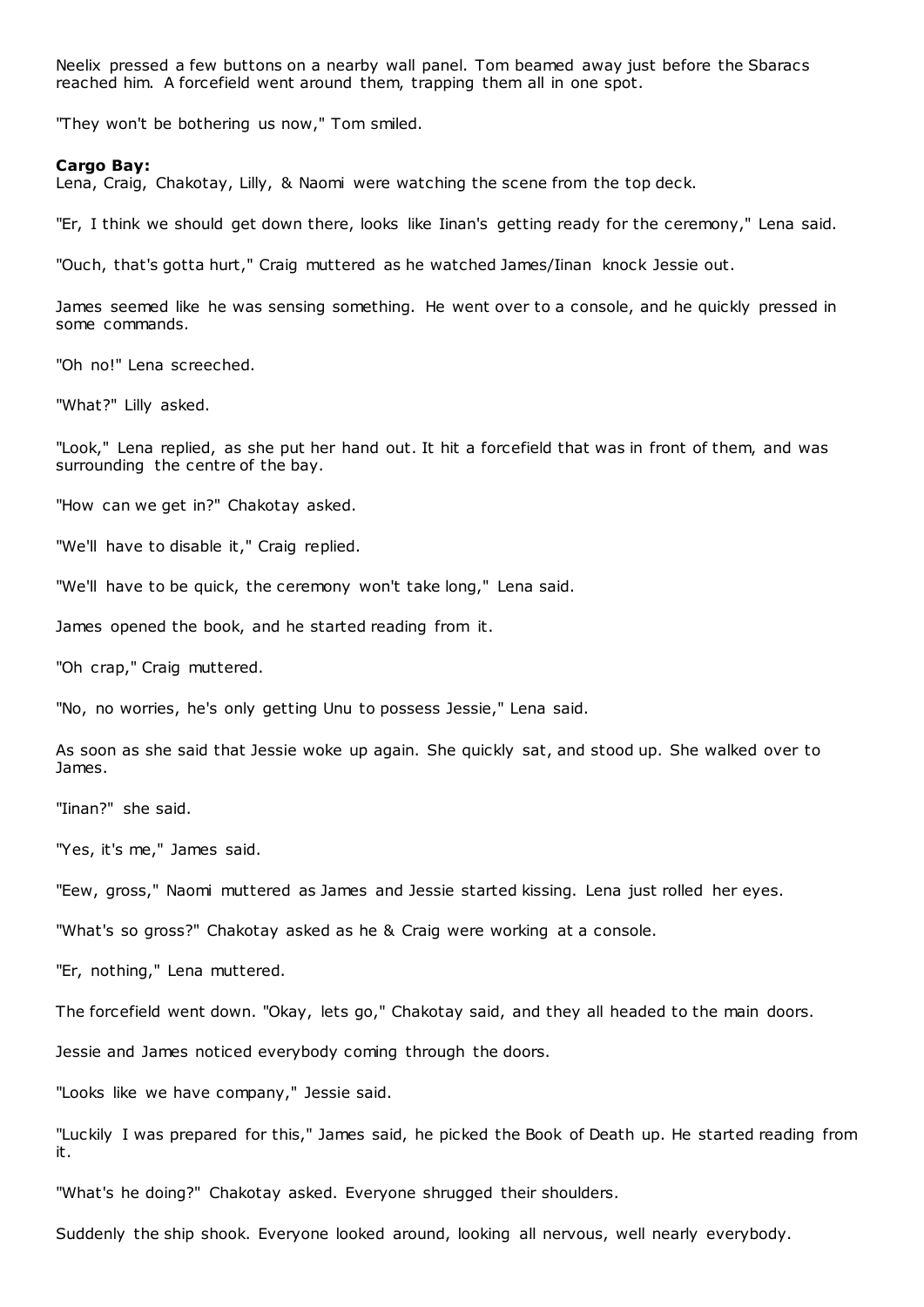The doors opened. Everyone turned to look towards the doors. They all gaped in shock as all the dead crewmembers were now alive again, and they were heading towards them.

"Does that answer your question," Kiara muttered, she looked towards Lena. She sighed and she rolled her eyes. Lena was hiding behind Chakotay, shuddering like mad.

"Lena, are you okay?" Chakotay asked.

"Dead bodies, eew!" Lena squealed.

Suddenly all the dead crewmembers pulled out a knife each. Then suddenly they attacked everyone.

Jessie and James just watched, both with identical smug looks on their faces.

"This is entertaining," Jessie said.

"Yep, sure is," James said.

#### **Meanwhile:**

Tom and co reached the replicator, that is on the higher deck of the cargo bay.

"Ohno, somebody has mucked up the replicator," Tom muttered.

"I'll try to fix it," Triah said.

"Aw cool, look at all those mummies," Emma said as she looked down at the lower deck. Evil C and Tani came over to her, and looked too.

"Oh my god, they're all the people that were in the morgue," Tani said.

"How come they're moving?" Evil C asked.

"Who knows, lets go down and beat some mummy butt," Emma said and she ran down, Evil C follow ed her.

They both reached the battlezone.

Harry was attacked from behind by a zombie. He didn't get away in time, and he was stabbed in the shoulder. He fell to the ground.

"Nooooooo!" Emma screamed, she activated her chain-saw. She ran over and she cut off the zombie's head.

Tuvok was caught in a fight with two zombies. One caught a hold of him by the neck, and it used the knife to cut his throat. He fell to the ground.

"I don't think the fight's going to well," Tani said as she looked over the banister.

"Well if we get the replicator working, we can replicate the book, then we get rid of those zombie's," Tom said.

"Well you'd better hurry," Triah said.

One zombie came after Lena, she shuddered as she pushed it away from her. One zombie slashed her in the arm. Kiara came over to her.

"Are you okay?" she asked.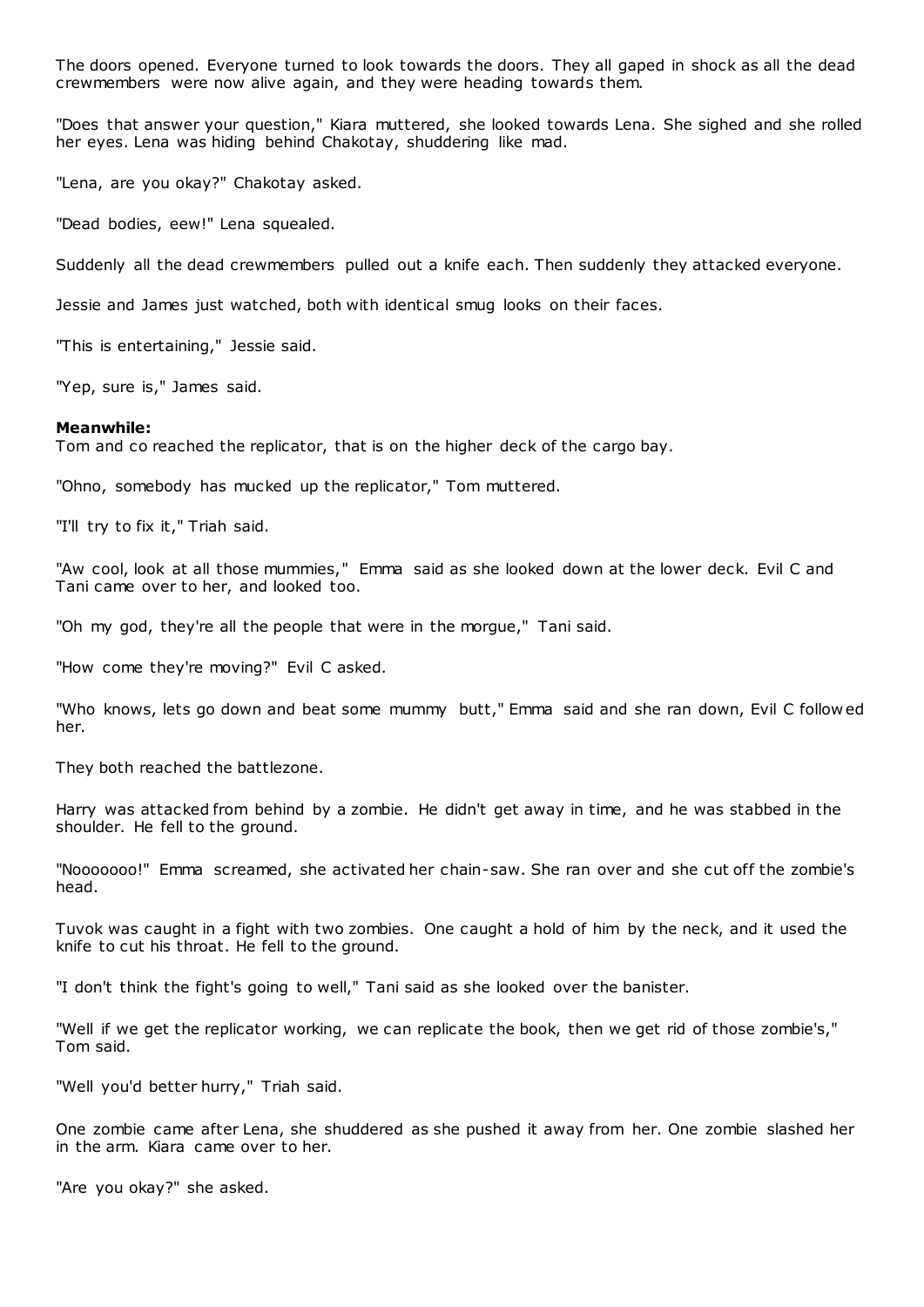"No... eew, look behind you," Lena said as she pointed behind Kiara, shuddering as usual. Kiara turned around but it was too late, the zombie knocked her onto the ground.

"That's it mummy, you attacked the wrong girl!" Lena screamed, and she attacked the zombie with no fear.

Kathryn became distracted, and a zombie attacked her. Everyone backed away from Lena as she got extremely angry.

"That's the final straw!" Lena screeched and she beat up all the zombie's around her.

Chakotay ran over to Kathryn, and he checked her pulse. Lena ran towards him.

"Dad! Watch out!" she yelled. Chakotay turned around, but he was too late. He got stabbed st raight away. He collapsed. "Nooooooo! That's it, you're dead!" Lena yelled and she beat the crap out of the zombie.

Meanwhile Tani and Neelix were still watching.

"Crap, I can't get this to work," Triah said. Tom knelt down next to her.

"Here I'll take care of it," Tom said.

Triah stood up, and she looked over the banister.

"I think some of us should go down and help, it's getting rather messy down there," Triah said.

"I'll go with you," Tani said. She and Triah headed down to where the others were.

Meanwhile, Lena was still beating the crap out of the zombies.

As soon as Triah and Tani arrived, one zombie slashed Triah in the face. She grew extremely angry.

"My face! You'll pay for that!" Triah snapped, and she punched the zombie in the face.

Lena finished beating one zombie up. James came up behind her. Lena turned around.

"You're good, very good," James said.

"Duh! I'm a Slayer," Lena muttered.

"I bet you won't be able to beat me," James said.

"But, I don't want to fight you. In my opinion, you're still James," Lena said.

"If you insist, only cowards back out like that," James said.

"Who are you calling a coward!" Lena yelled.

"You," James replied. Lena fumed. "If you don't think you can beat me, I understand. I'm sure I can find somebody else to fight with, you know someone's who not a weak little nobody."

Lena pushed James hard, but he hit her. They both started fighting.

Jessie smiled, and she looked around the room. She headed straight over t o Tani. Tani noticed and she headed over to her. Jessie just hit her in the face.

"You're not Jessie, but in a way you are," Tani said, and she hit her back. The two got into a fight. Jessie stole a knife of a zombie, and she stabbed Tani in the chest. She collapsed onto the ground.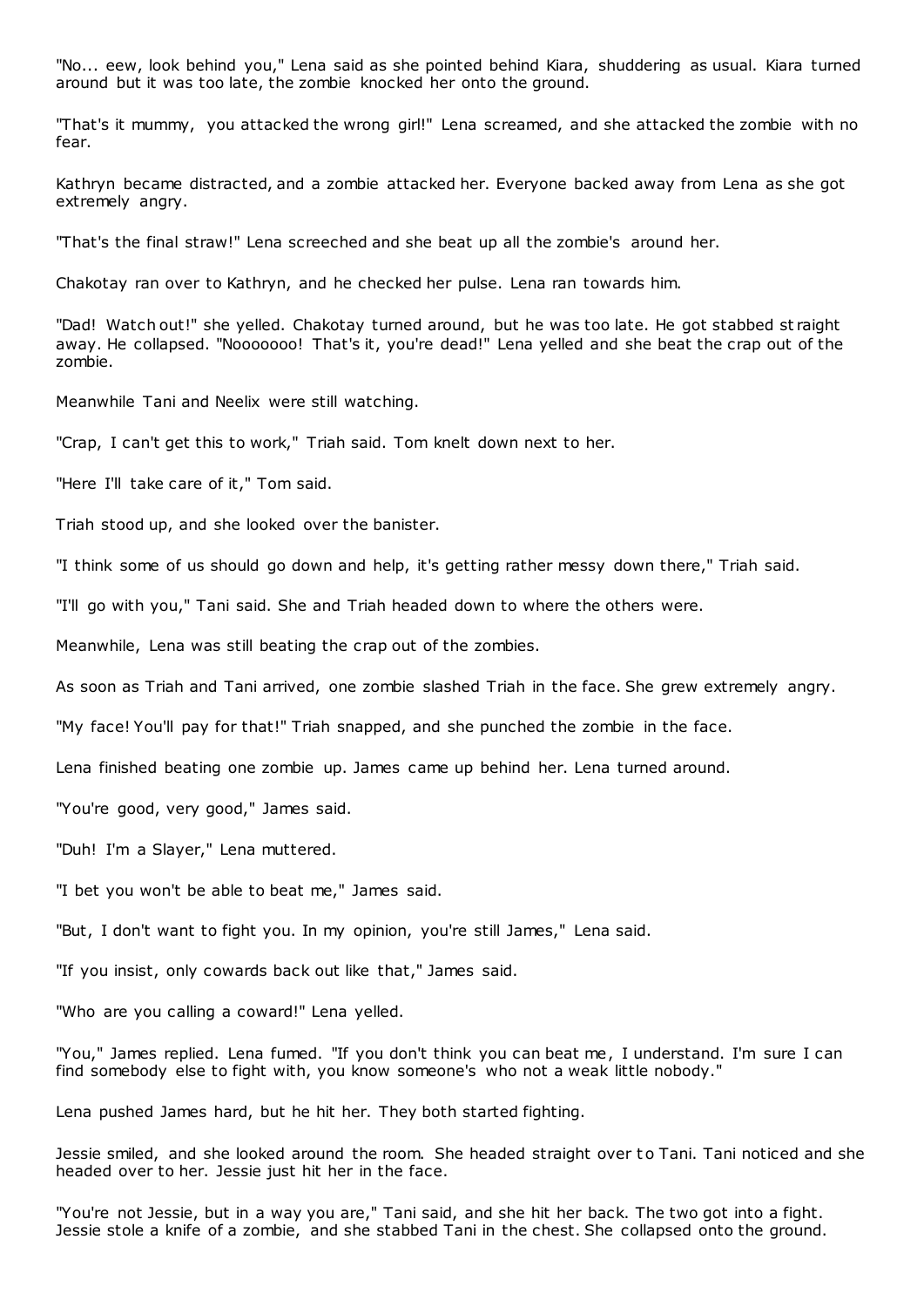"What a waste," Jessie muttered.

Lena was knocked onto the ground, she tried to get up, but James held her down his foot. Just like Jessie, he stole a knife off a zombie. Lena struggled to get away, but it was too late, she got stabbed in the stomach.

"Noooooooooooooooooooooooooooooo!" Craig screamed as he watched the scene.

## **Meanwhile:**

"Bingo, the replicator is working," Tom said. He pressed some commands, and the Book of the Living appeared. Neelix went over to the banister.

"Uhoh, our Book reader is hurt!" Neelix muttered. Tom ran over to the banister.

"Craig, Lilly get Lena over here!" Tom yelled.

Craig and Lilly rushed over to Lena, who was still alive but in a lot of pain. They both helped her to her feet. Craig struggled all of a sudden, he noticed Lilly had fallen onto the ground. He saw a bleeding wound on the back of her head.

"Ohno, little help!" he yelled. Nobody was available.

Everyone who was left was fighting a zombie. Emma had somehow got herself into a fight with James.

Craig picked Lena up, and he headed over to Tom and Neelix. They handed Craig the book, and they went to help who was left.

Emma got pushed against the wall, James was about to stab her with the knife, but somebody stopped him by taking a hold of his arm. James merely pushed the culprit backwards. Emma noticed. She got away from him to re-aim her weapon. James was about to go after her when he and Jessie heard Lena's voice from afar.

Lena finished reading from the book. James and Jessie screamed in agony and they collapsed to the ground. All of the zombies collapsed too. Lena collapsed onto Craig as she fell unconscious.

"Now that we've gotten rid of Iinan and Unu, we just need to get rid of the Sbaracs," B'Elanna said.

"I've got an idea," Emma said.

"What is it?" B'Elanna asked.

"We could beam them all in here, open the cargo bay doors, and they'll all be sucked into space, " Emma said.

Craig winced, "again? The Delta Flyer is still floating outside." Tom did a doubletake.

Emma shrugged, "I could get a flamethrower, that'd be more fun."

"Um no, open door's great but we have a lot of injured people in here, we'll have to get t hem out first," Tom said.

"Beam them all to Sickbay," B'Elanna said. Everyone who was left ran out of the bay. Tom started working on a console. All of the injured dematerialised. And then a huge horde of Sbaracs rematerialised in the bay. They headed towards the doors, they closed, but one Sbarac got through. But nobody noticed.

"Come on, lets get to Sickbay," Tom said. Suddenly he felt a strange pain in his foot. The pain moved all the way up to chest.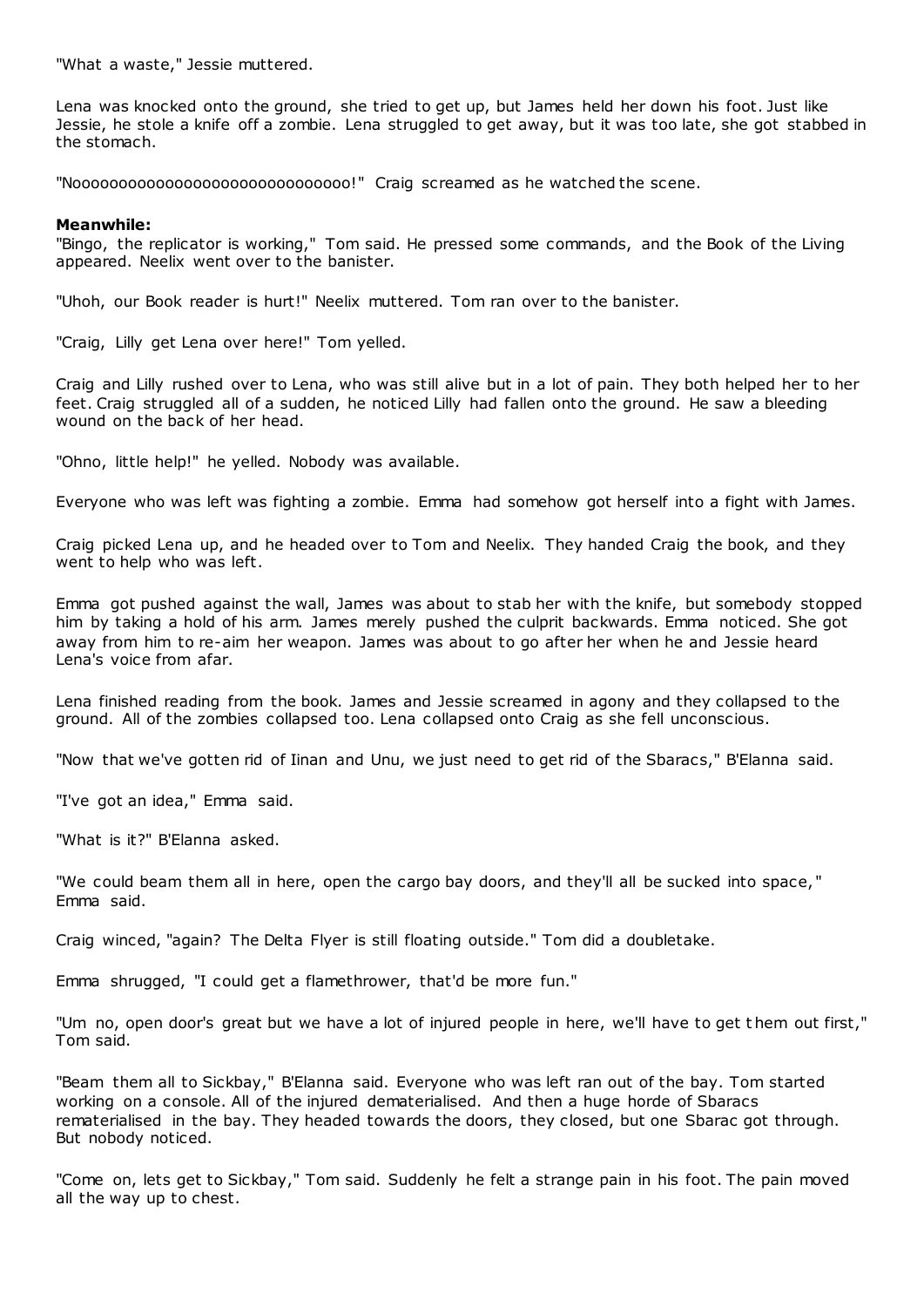B'Elanna looked at him with a worried expression. "What's wrong?" she asked. The pain got worse. Everyone noticed a large lump moving up his arm. Tom rolled his sleeve. The lump went up further, and it reached his head. He screamed in pain and he collapsed. "Beam him to Sickbay, quick!" B'Elanna exclaimed.

Emma quickly ran over to the console, and she worked on it. Tom beamed away.

"Open the Cargo Bay doors," B'Elanna commanded. Emma smiled evilly, and she worked on the console. They heard the doors opening, then silence. Everyone sighed in relief.

"Thank god, I think it's all over," Neelix said.

## **Sickbay:**

The power in Sickbay came back online, the Doctor appeared. He spent a few seconds scanning everybody.

"Well?" B'Elanna said questioningly.

"Don't worry about it, if I just have some help I can treat everybody," the Doctor said.

"Right," B'Elanna said.

## *Captains Log Supplemental: Everyone is recovering from their injuries, so now we're carrying on with our journey.*

#### **The Ready Room:**

Chakotay walked in. "How are you feeling?" he asked.

"Fine, you?" Kathryn replied.

"I'm fine, knowing that you are," Chakotay said. Kathryn walked up to him.

"You know I've been thinking about us, and I've reached a conclusion," Kathryn said.

"Really, and what's that?" Chakotay asked. Kathryn stepped closer to him, and she started kissing him.

#### **Sickbay:**

Craig walked in, he stared in awe at the new Lena. She had short purple hair, with light purple strands. Her hair was cut and styled. Craig walked up to her.

"Lena, you look great. Actually, you look more than great, you look beautiful," Craig said, and he turned red.

"Stop sucking up, I'm still mad at you," Lena said.

"Yeah, but why?" Craig asked.

"For stating the truth," Lena replied.

"About what?" Craig asked.

"You said I was jealous, and er, I was," Lena muttered in response.

"Well, er..." Craig muttered.

"I er, I should have told you earlier," Lena muttered.

"Oh god, I just can't believe you've just said that. You don't believe how happy you've made me," Craig said. Lena smiled meekly.